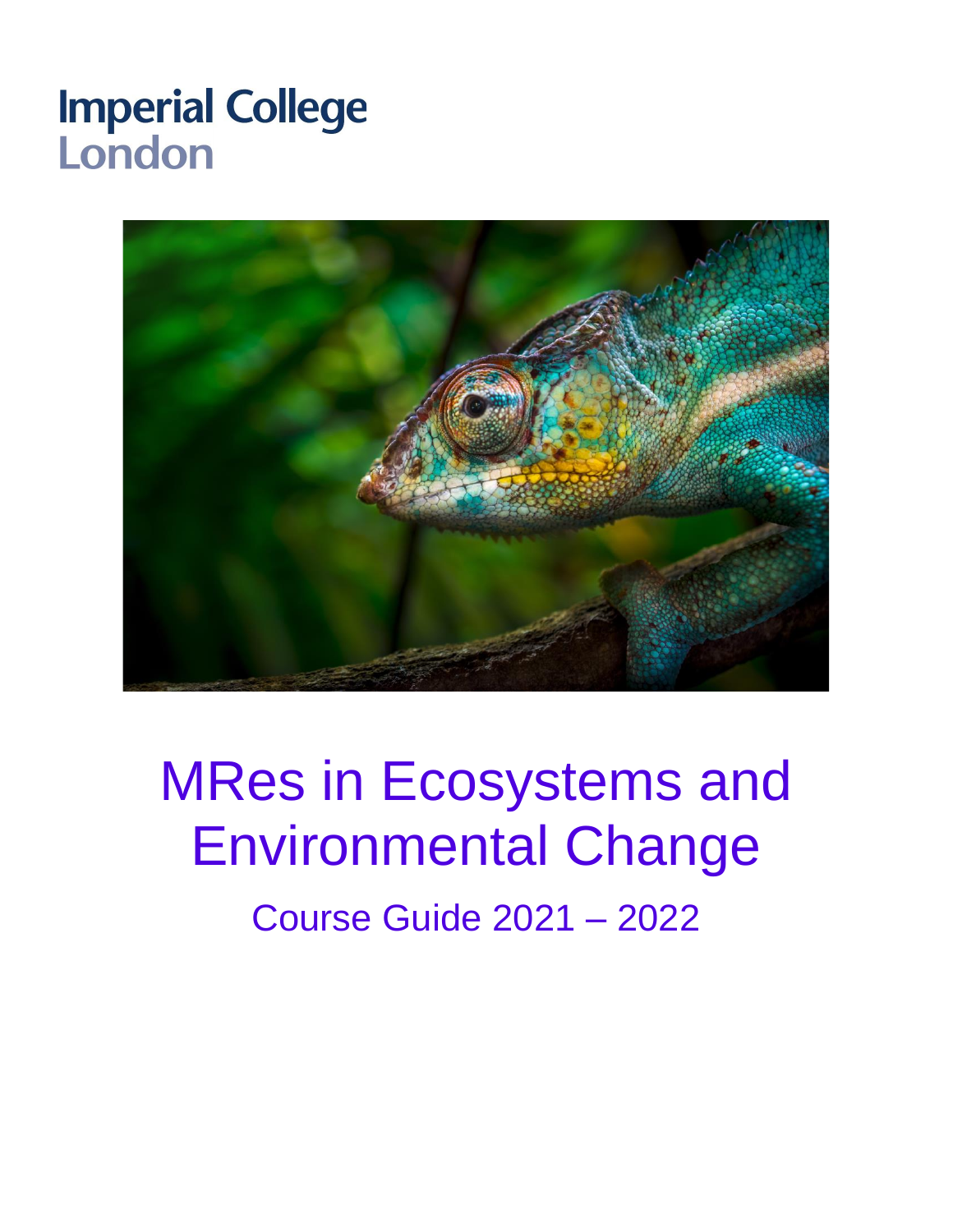Along with this course-specific guidebook, you will receive a copy of the Silwood Park Campus Student Guidebook, containing (among many other things) the following important information:

Introduction to Silwood Park and the Department of Life Sciences

Including key contacts and information on the library, IT, safety and seminars.

#### Academic regulations

The Student Guidebook provides information about the general regulations that apply across all of these courses. These includes academic integrity, plagiarism, employment during your studies, and complaint and appeals procedures.

#### Welfare and Advice

Imperial has a wide support network for students. The Student Guidebook provides details of the available support and key contacts and links.

#### Student Feedback and Representation

We are very grateful for feedback on the course and will ask you for it at regular intervals! However, there is a range of options for providing feedback and getting support on your academic studies. The Student Guidebook provides details.

#### Thesis Guidelines

How to prepare your thesis, including word limits, formatting, etc.

#### Project and Supervision Guidelines

How to choose a project, student research budgets, and what to expect (and not to expect!) from supervisors.

#### The FrEEC Symposium

All about the student-run Frontiers in Ecology, Evolution and Conservation (FrEEC) summer Symposium at Silwood.

Electronic copies of the Student Guidebook are available on the course website as well as Blackboard. A copy can also be obtained by emailing the Course Administrator Mrs Fathima Uddin [\(f.uddin@imperial.ac.uk\)](mailto:f.uddin@imperial.ac.uk).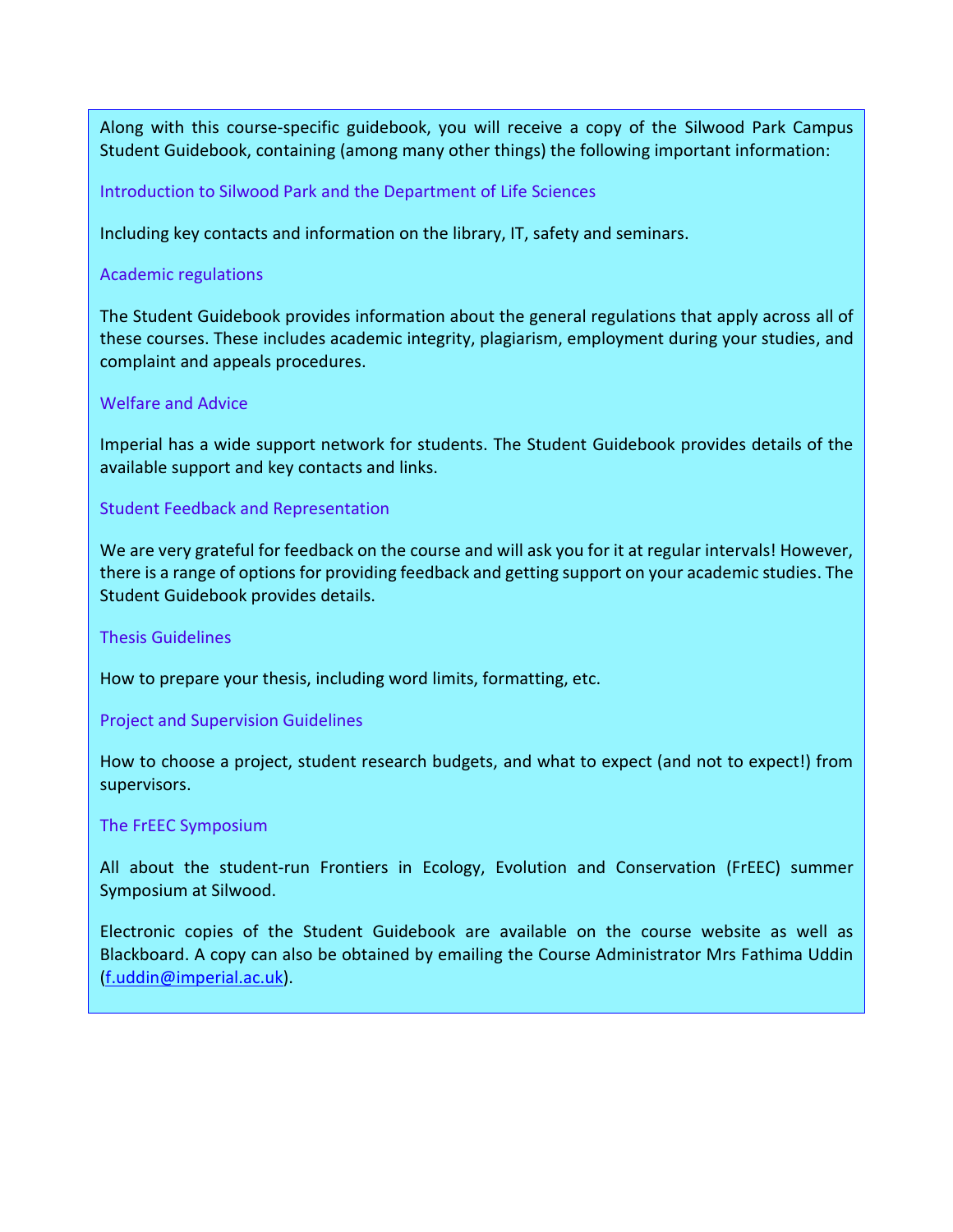# Course Overview

Welcome to the MRes programme in ecosystems and environmental change (eeChange) at Silwood Park! And welcome to an area of science that is vastly complex, fascinating, perplexing... and one that we need to understand much better; because the human pressures on ecosystems are relentless, and now compounded by the inevitability of continuing habitat and climate change – to which both ecosystems and human activities must adapt.

A key feature of this course is that *75% of your time will be spent on a single research project*. There is a huge variety of topics (and supervisors) to choose from, so it's important to start thinking seriously – and early – about your choice. Potential topics range from theoretical and mathematical, for those so inclined, to computationally intensive, to field-based and practical, and combinations of these; from atmospheric physics to vegetation science; from curiositydriven, fundamental research on ecosystem function, to policy-oriented analysis of ecosystem and water resources management.

Moreover, you are not confined to studying the topics that supervisors have suggested. You are free to discuss possible topics with potential supervisors, who will be more than happy to help you to design the right project for your interests and aspirations. Many Masters projects are carried out at Silwood with a supervisor from another Department, and this is a feature appreciated by staff and students alike – an opportunity to develop new collaborations and strengthen existing ones, and make new interdisciplinary science happen.

Another key feature of the course is its emphasis on wider relevance, and communication with a non-scientific audience. It's impossible to be seriously involved in ecosystem science, and especially the science of environmental change, without recognizing the human and policy dimensions of the subject and the importance of careful communication – for example, distinguishing policy-relevant scientific information (what science really 'says') from policy prescription (what you, as a citizen, personally think). Recognizing that communication with a wider audience is a necessary and specialized skill, and that a broad understanding of the social and policy context is essential background for future practitioners and researchers, the eeChange Masters includes components designed to sharpen your faculties in these areas. There are group mini-projects to summarize information on various topics for a non-scientific audience, and a module in the social and policy context of environmental change.

The course runs for a full year, starting the first week in October, through to mid-September. Research projects start towards the end of the first term. But before you start your research project, through weeks 1 to 10 of the first term, you will receive intensive instruction in key skills and knowledge needed by all practitioners. During your project, you will also be offered the opportunity to engage with policy makers and stakeholders on a series of informal meetings.

Daily lectures and practicals, unless otherwise stated, begin at 10:00 and normally finish by 17:00, incorporating breaks. **Additional independent work is expected**: reading around the topics, and working on coursework assignments. Wednesday afternoons during this period are normally (but not always) reserved for private study, sports and leisure activities.

Teaching materials and other course materials will be provided using the online Blackboard virtual learning environment [http://bb.imperial.ac.uk.](http://bb.imperial.ac.uk/) Paper copies of lecture notes and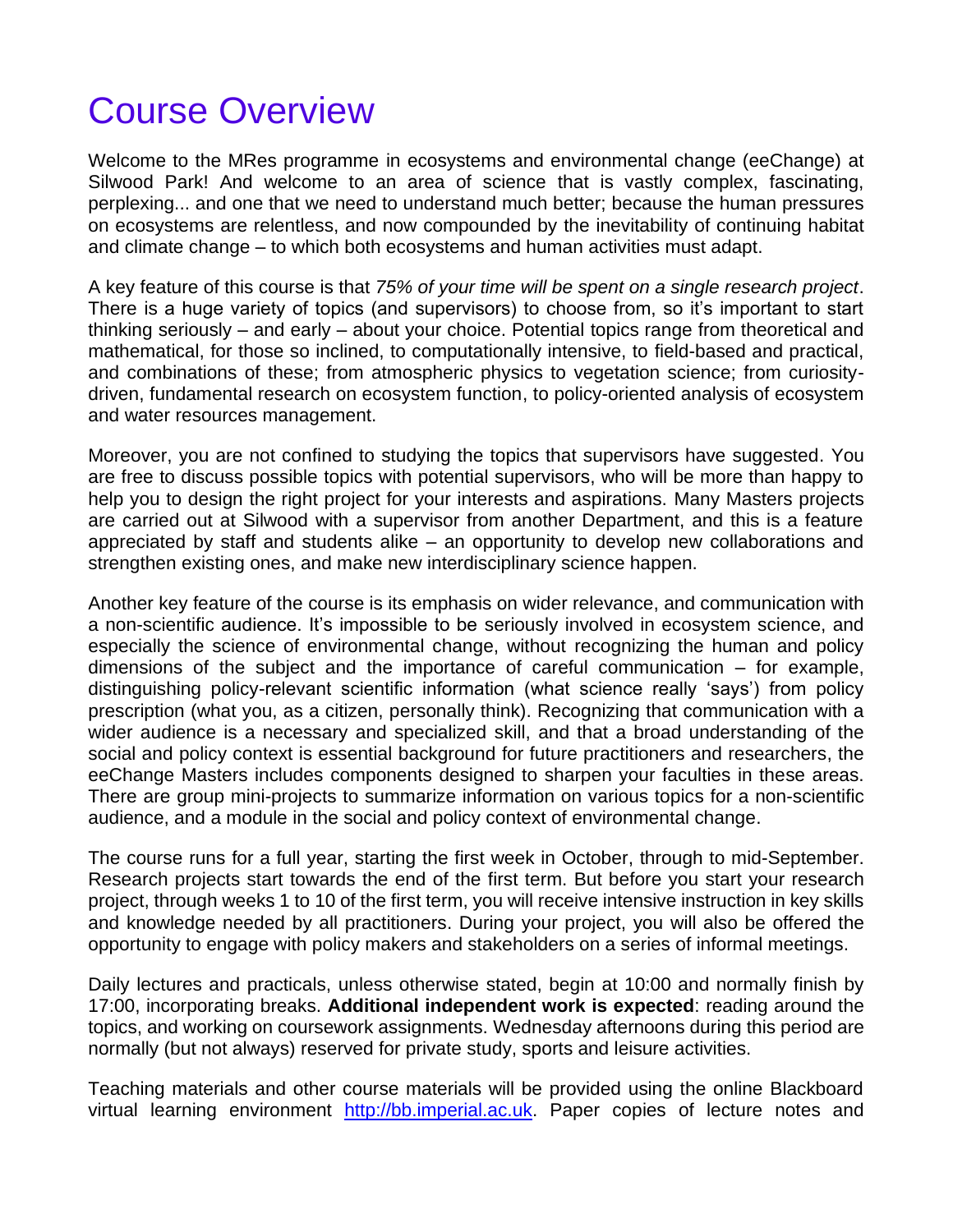handouts are *not* normally provided, but you will receive printing credit for use during the course on your security card.

When carrying out your research project, you are expected to work full-time on the project but with flexible hours. Some projects may require out-of-hours work, for example maintaining greenhouse or lab experiments, while some will be entirely desk-based. As a researcher, you will be embedded in your main supervisor's research group and therefore you will participate in periodic lab meetings and activities, which are arranged independently by each supervisor.

The following sections provide a **summary** of the programme and assessment structure. The full programme specifications for the MRes are available on Blackboard and from the course website:

[https://www.imperial.ac.uk/life-sciences/postgraduate/masters-courses/mres-in-ecosystem](https://www.imperial.ac.uk/life-sciences/postgraduate/masters-courses/mres-in-ecosystem-and-environmental-change/)[and-environmental-change/](https://www.imperial.ac.uk/life-sciences/postgraduate/masters-courses/mres-in-ecosystem-and-environmental-change/)

### Course Administration

Please see the Student Guidebook for descriptions of the roles of the Postgraduate Administrator and Senior Tutor, and the Director of Postgraduate Studies. The Student Guidebook also includes information about other key staff.

Add 0207 59 to extension numbers to call from external phones.

*Masters Co-ordinator:* Dr Michael Tristem (ext 42373, [m.tristem@imperial.ac.uk\)](mailto:m.tristem@imperial.ac.uk)

*eeChange Course Director:* Dr Cristina Banks-Leite (ext. 42289, [c.banks@imperial.ac.uk\)](mailto:c.banks@imperial.ac.uk)

*Postgraduate Administrator:* Mrs Fathima Uddin (ext. , [f.uddin@imperial.ac.uk\)](mailto:f.uddin@imperial.ac.uk)

*Director of Postgraduate Studies:* Dr Niki Gounaris (ext. 45209, [k.gounaris@imperial.ac.uk\)](mailto:k.gounaris@imperial.ac.uk)

*Senior Tutor:* Dr William Pearse (ext. , [will.pearse@imperial.ac.uk\)](mailto:will.pearse@imperial.ac.uk)

*eeChange Course Representative:* Up to you (see Student Guidebook for more details)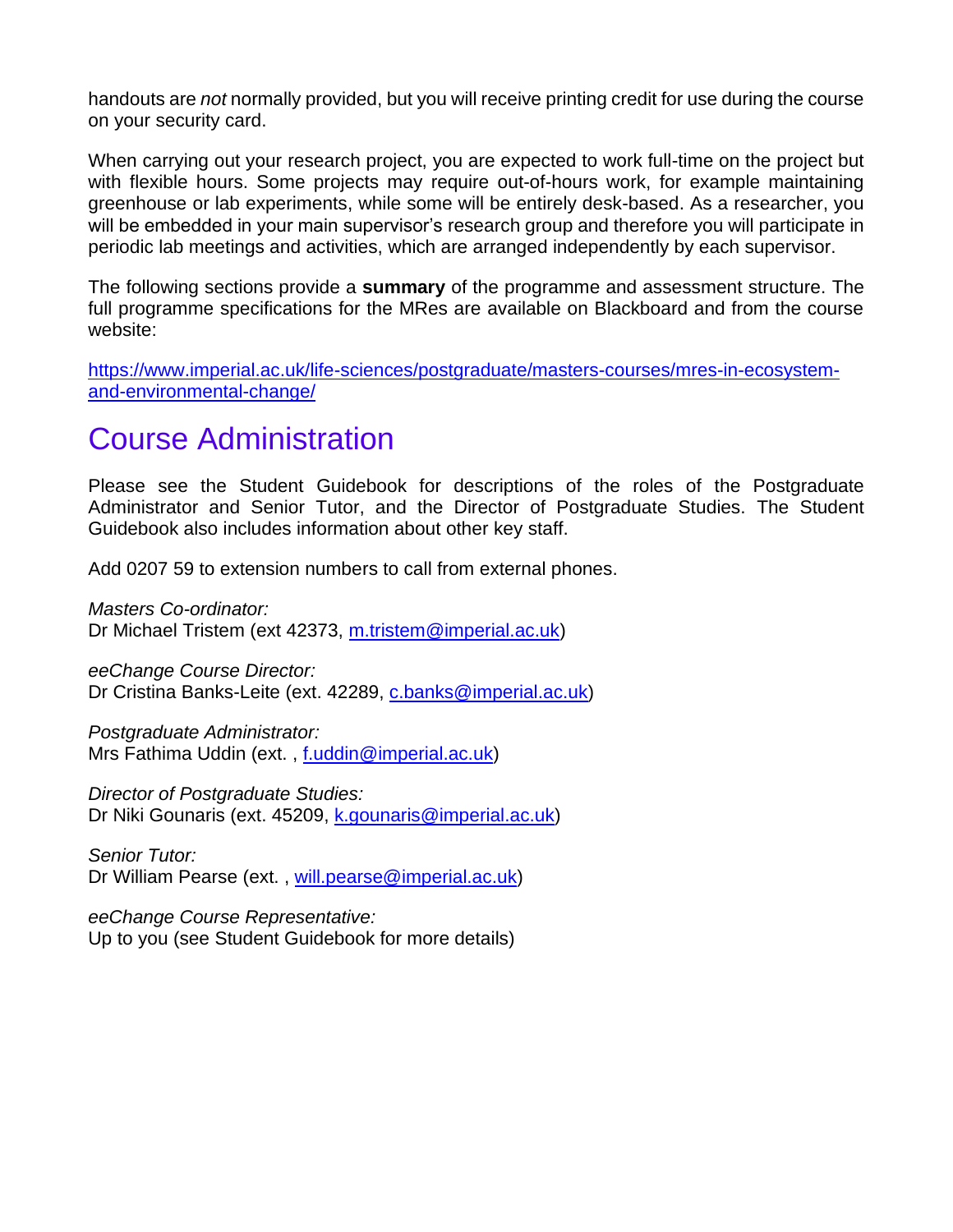### Course Aims

The course is designed to confer knowledge and understanding of the following subject areas:

- Key issues in the science of ecosystems and global change, ranging from the underlying human and physical causes of environmental change, through habitat and climate change impacts on ecosystems, to the contemporary policy context.
- The drivers of the state and change of ecosystems, including both physical and human environmental factors influencing biodiversity and ecosystem function.
- The state of current information and knowledge about ecosystem processes and responses, and tools with which knowledge gaps can be addressed – from data collection to statistical analysis and mathematical modelling.
- The role of science in policy-making, with particular reference to contemporary environmental change.

# Learning Outcomes

Students will be equipped with the knowledge and skills required for the analysis of problems in ecosystems and environmental change science, and for the wider communication of scientific findings in a policy context. Specific outcomes include the abilities to:

- Plan and safely execute field-based data collection (in the case of field-based research projects).
- Use a variety of computational tools and packages.
- Analyse scientific results and determine their strength and validity.
- Give oral presentations.
- Write concisely and effectively for both scientific and lay audiences.
- Use the scientific literature effectively and efficiently.
- Integrate and evaluate information from a variety of sources.
- Transfer techniques and solutions from one discipline to another.
- Use Information and Communications Technology.
- Manage resources and time.
- Learn independently with open-mindedness and critical enquiry.
- Learn effectively for the purpose of continuing professional development.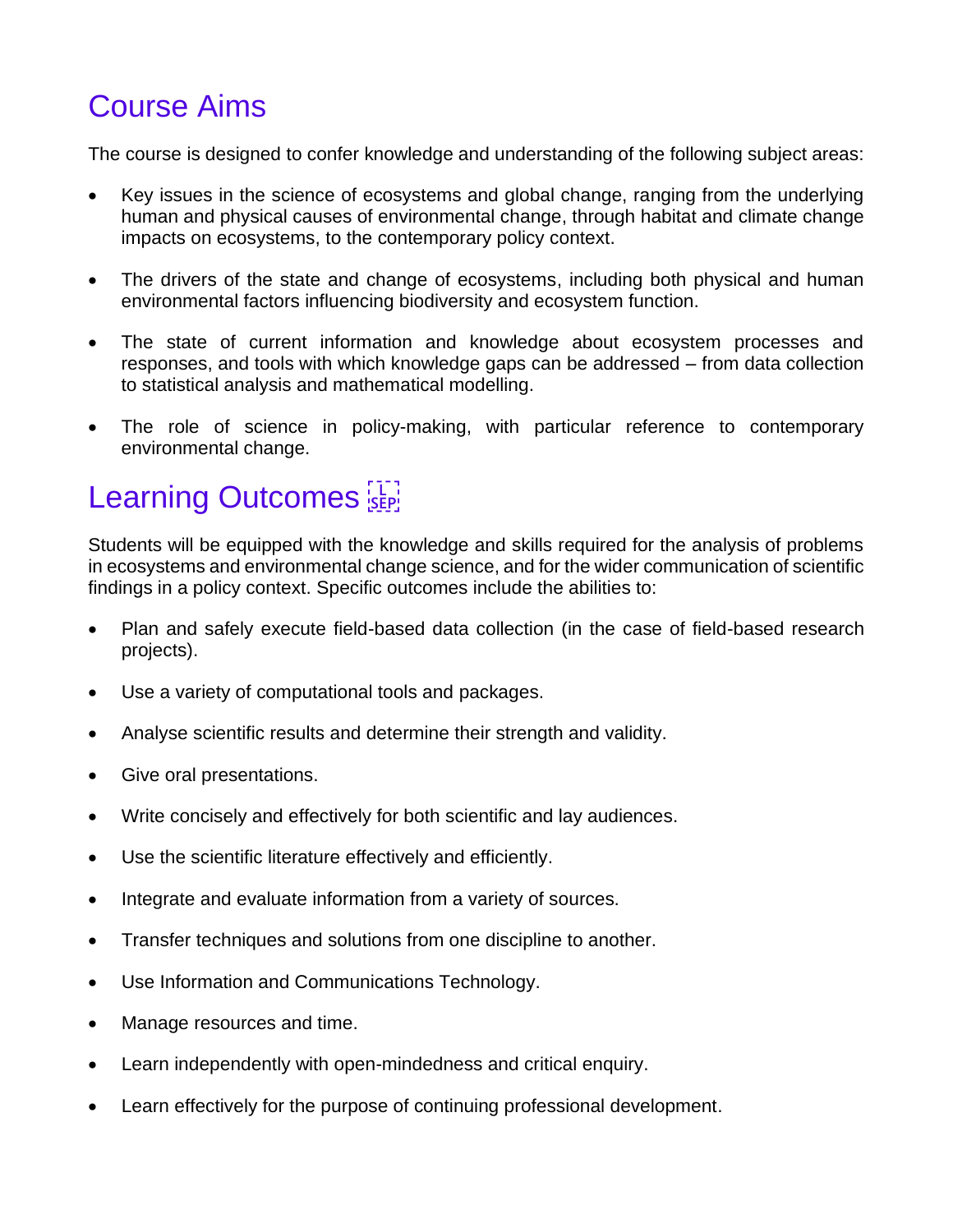# Transferable Skills

During the course you will acquire and practice a range of broadly transferable skills:

- Research techniques, including literature search, information retrieval, experimental design and statistics, data analysis, modelling, sampling, field safety, and the analysis and presentation of results for a scientific audience.
- Multidisciplinary approaches to environmental problem solving, including the integration of quantitative and qualitative information from disparate sources.
- The formulation of explicit hypotheses, and research designs for the collection and analysis of data with which they can be tested.
- The choice of suitable modelling and decision support tools to translate scientific understanding into actionable, policy-relevant form.
- Planning, conducting and writing up a programme of original research.
- Management skills, including decision making, problem definition, project design and evaluation, risk management, teamwork and co-ordination.
- Communication of results through presentations in oral and written (poster, short report, scientific paper) forms.

In addition to the taught modules during weeks 1–10, all Masters students are strongly encouraged to attend:

Two lectures by Samraat Pawar on "**Choosing and Designing a Research Project**" and "**Applying for PhD positions/Academic jobs/Industry jobs**" (dates and times will be confirmed through iCalendar)

In addition, the Careers Advisory Service provides training and support for students on career options, job seeking and interviews.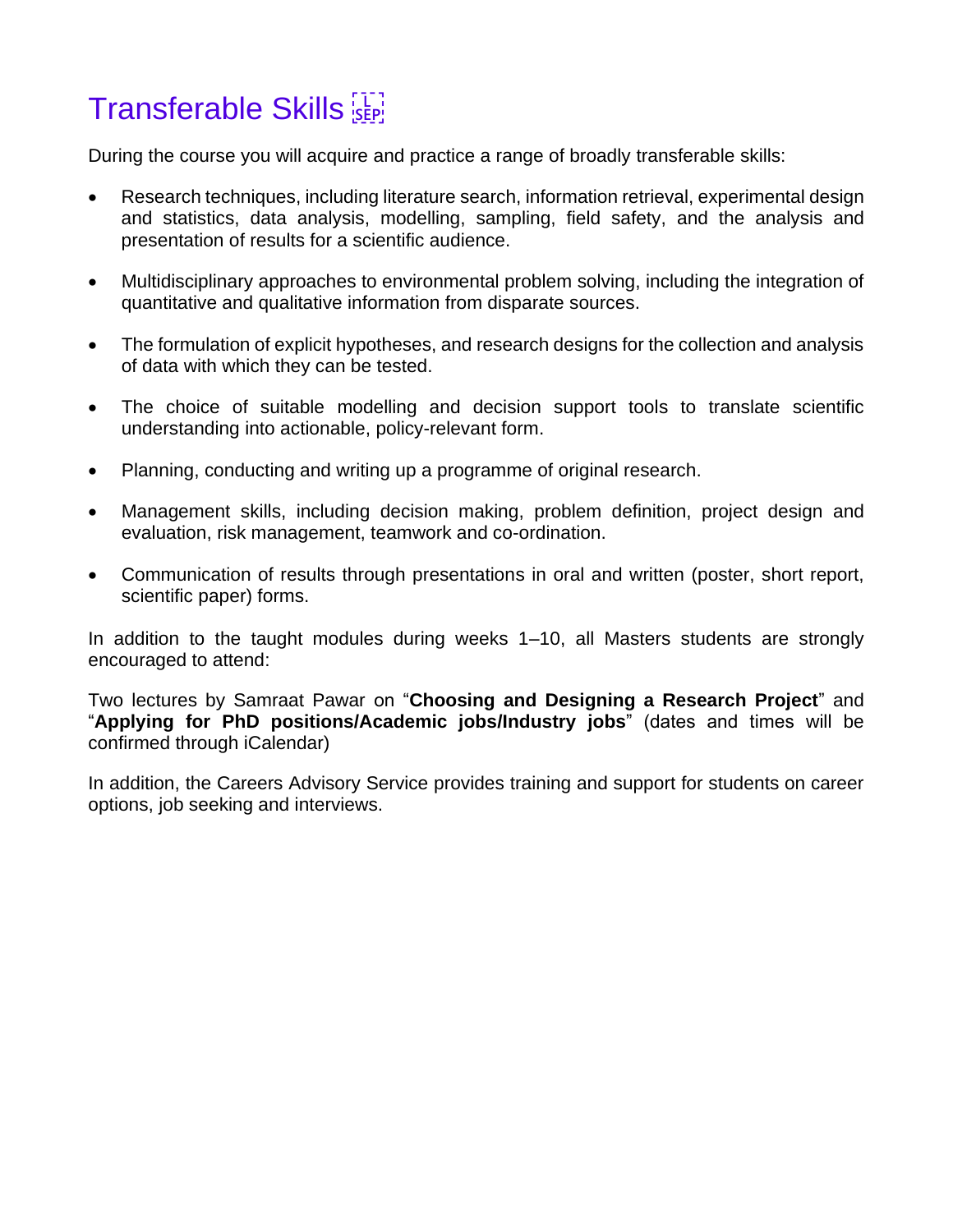### Course Activities and Assessment (overview)

| <b>Component/Element</b>      | Percentage of total mark | <b>Percentage of Component</b> |
|-------------------------------|--------------------------|--------------------------------|
| <b>Coursework</b>             |                          |                                |
| First assignment              | 12.5 %                   | 50 %                           |
| Second assignment             | 12.5 %                   | 50 %                           |
| <b>Coursework total</b>       | 25 %                     | 100 %                          |
| <b>Research Project</b>       |                          |                                |
| <b>Thesis</b>                 | 45 %                     | 60 %                           |
| Viva (oral examination)       | 15 %                     | 20 %                           |
| Symposium presentation        | 7.5%                     | 10 %                           |
| Supervisor's mark             | 7.5%                     | 10 %                           |
| <b>Research Project total</b> | 75 %                     | 100 %                          |

The following table shows the breakdown of total course marks by Components/Elements.

The first and second assignments together constitute the **Assessed Coursework** Component of the course.

The **first assignment** is an analysis and writing exercise. This assignment will be done in groups of up to four students, and you can create your group with similar minded students, or others who wish the study the same topics. Each group will choose a topic within ecosystem and environmental change. Ideally the topic that you will focus on is something relatively novel and important for society (e.g., screen use and health in young people, remote sensing and machine learning, etc), but not so novel that not enough information is available. Please check the topic with Course Convener before fully embarking on the research. Within this topic, each student will take responsibility for a particular aspect. The group will work together to produce a four-page report, designed for a non-specialist readership, in the format of a Parliamentary Office of Science and Technology (POST) briefing note, so please include tables and figures (see <https://post.parliament.uk/type/postnote/> for further examples). The four pages limit includes the abstract but does not include references. Each student in the group will make a brief (~5 minutes) oral presentation of the key point(s) that they have worked on (maximum total presentation time 20 minutes). Two examiners will mark the report (at group level), the individual students' contributions to the report, and the presentations. Marks will be given for the group report (25%), individual contributions to the report (50%) and for the presentation (25%). See end of Guidebook for further information and marking criteria. Hand in date for the POSTnote report will be at **1pm on 19 January 2022,** please submit via Blackboard. The presentations will be at **10 am on 20 January 2022**.

The **second assignment** is a science communication exercise. Each student will write a piece in their chosen medium (such as an article in a popular science journal such as *New Scientist, The Economist or Scientific American,* or in the science pages of a newspaper), in up to 500 words. The topic can be any recent development in any field of science – something that has caught your interest. This article should be mainly about one piece of research that was published recently that you found particularly interesting - it could be in any area of science, but it needs to be within the subject of environmental change. You will then rewrite the findings and importance of this article in a popular science format. You can bring information from other articles as well, and you can interview scientists to get their opinions on this scientific article.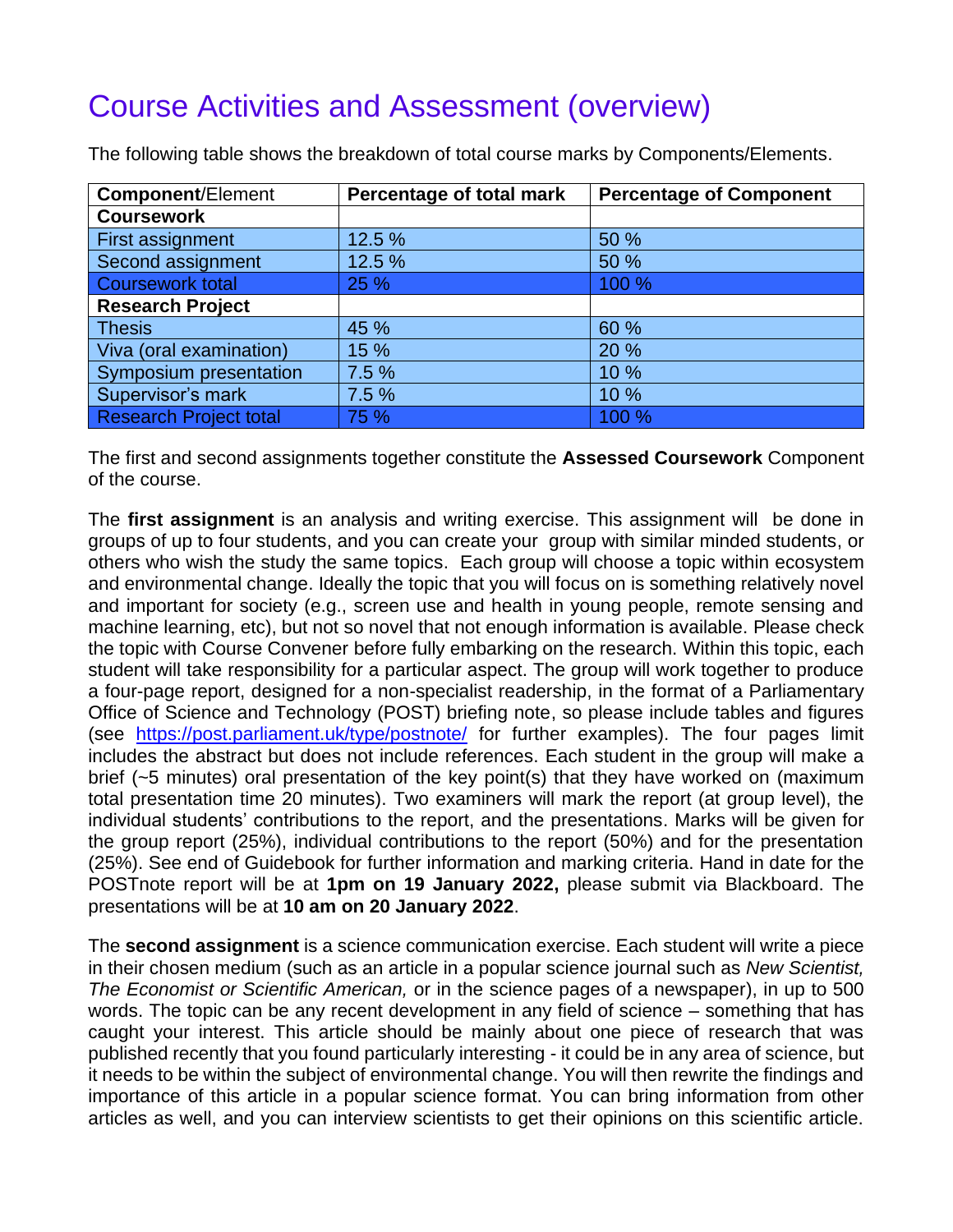It's up to you (but there's no expectation of interviews). **On the 14 December 2021 at 10am, you will receive a short lecture** on how to write a popular science article. Before this lecture, please choose *two popular science articles* and bring to the lecture for further discussion. See end of Guidebook for further information and marking criteria. Hand in date will be at **1pm on 10 January 2022**, please submit via Blackboard.

The **Research Project** component will be assessed in four different ways.

First, and most importantly, a **thesis** (aka dissertation) in the format of a scientific paper: see the Student Guide for details) must be submitted. The hand-in date for the thesis will be **25 August 2022 at 13:00**.

Theses will be marked by two examiners independently. Their assessment criteria will focus on scientific quality, originality and clarity of presentation. The examiners will settle on an agreed mark before your viva (see below) begins.

Note that the thesis is to be submitted electronically – there is **no need for printing or binding**.

Second, you will present your work at the three-day **Frontiers in Ecology, Evolution and Conservation (FrEEC) symposium**, which will take place during the week of **5 September 2022**. Your oral presentation at the symposium will be marked by the same independent examiners.

Third, a **viva** (oral examination) led by your two examiners will take place during the **week of 12 September 2022**. In this thirty-minute session, you will be asked first to summarize the rationale and findings of your work (very briefly – three to five minutes). Then you will be engaged in a discussion about its content. Your viva performance will be marked by the examiners.

The fourth contribution to the overall project mark is the **supervisor's mark**, which does not assess scientific quality, but considers different aspects that the supervisor is best qualified to comment on, such as rigour and diligence.

#### **Seminars**

Attendance at **Thursday seminars** (Thursdays at 13:00), given by local or visiting academics, is expected while students are located at Silwood Park. See: <http://www3.imperial.ac.uk/silwoodparkcampus/research/thursdayseminars>

We will also offer a series of **eeChange seminars**, starting from January 2022 where we will bring invited speakers, from around the world, who work alongside and/or are policy makers and stakeholders. These will be on Microsoft Teams and will be informal meetings structured so students can confidently ask questions. Time and start date to be informed later.

See the Student Guidebook for more information about seminars at Silwood Park, including **social seminars**.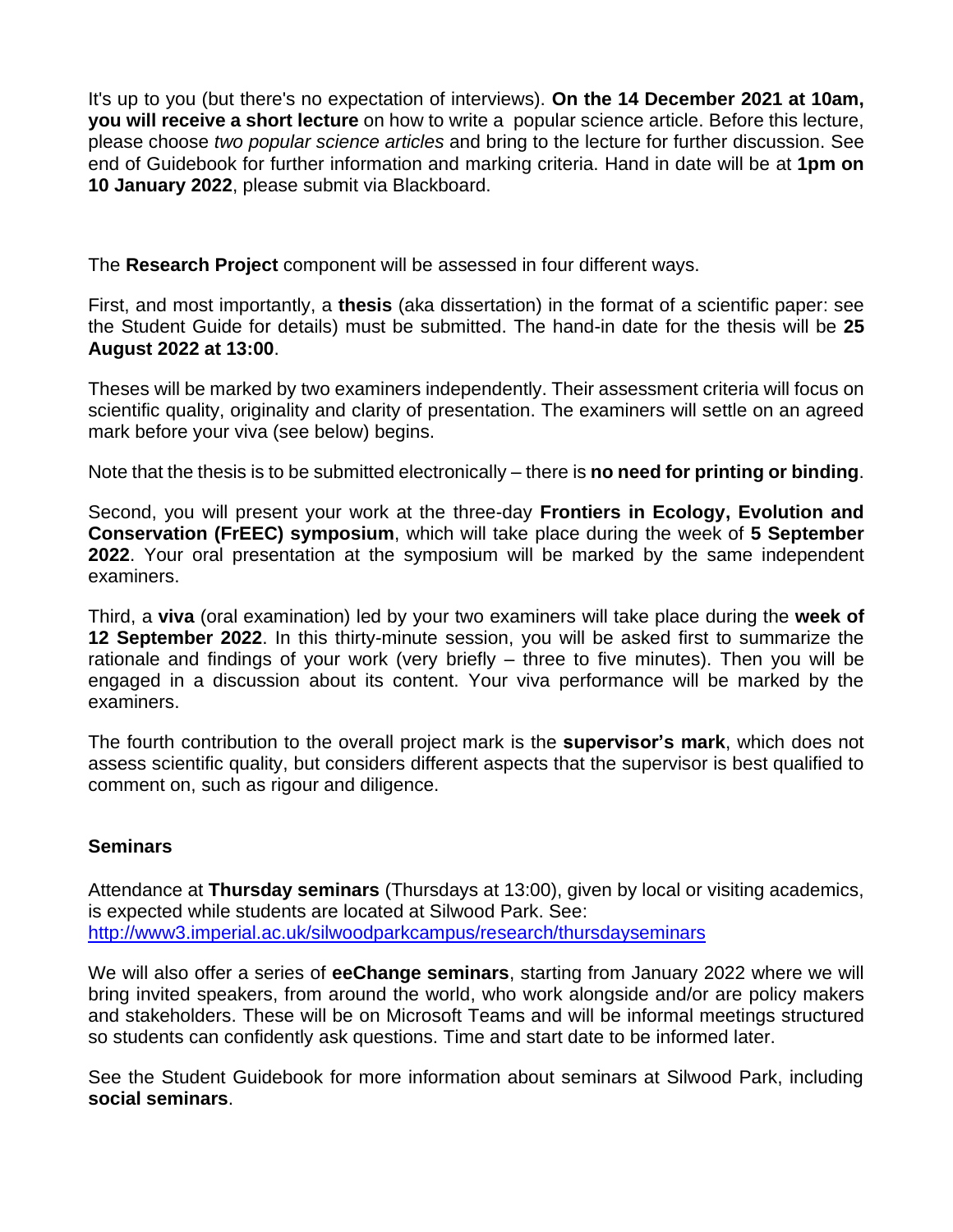#### **Research Project proposal**

Although this is not going to be formally assessed, you will need to send to your course convener a project proposal. This proposal should include: a working title, name and affiliation of supervisors, project description in up to 1000 words including the following sections: 1) Background and Research Gap, 2) Aims, Objectives or Hypotheses, 3) Novelty or Importance of research question, 4) Methods, 5) References, 6) Gantt Chart. Projects change along the way, so don't worry if you change your plans. **Hand in date will be at 1pm 31 January 2022**, please submit via Blackboard.

#### **Office Hours**

The Course Convener will be available every Wednesday 1-1:30 pm via Microsoft Teams. You can use these meetings for asking questions regarding the Course, the assignments, your project or discuss issues you may be experiencing. Please note that due to unforeseen circumstances these may be cancelled at last notice.

### External Examiner

The External Examiner for 2021-2022 has not yet been appointed.

### Background Reading

There is a unique **reference text for the climate change**, which is the Fifth Assessment Report (AR5) of the Intergovernmental Panel on Climate Change (IPCC). The IPCC Reports, including this most recent one, are structured by Working Groups (WG). WG 1 deals with the physical science basis of climate change; WG 2 deals with impacts, adaptation and vulnerability, region by region and sector by sector; WG 3 deals with mitigation, including energy technology and economic aspects. These texts are extraordinarily detailed and wide-ranging. You will not want to read any single chapter right through. Instead, consider these (especially the Working Group 1 Report) as highly valuable, encyclopaedic reference works. The **entire AR5 is freely available online** at [https://www.ipcc.ch/report/ar5/.](https://www.ipcc.ch/report/ar5/)

In addition, the following edited volume covers many aspects of global change science, including the societal context, and the following book is a great introduction to environmental problem solving:

Cornell, S.E., I.C. Prentice, J.I. House and C.J. Downy (eds) (2013) *Understanding the Earth System.* Cambridge University Press.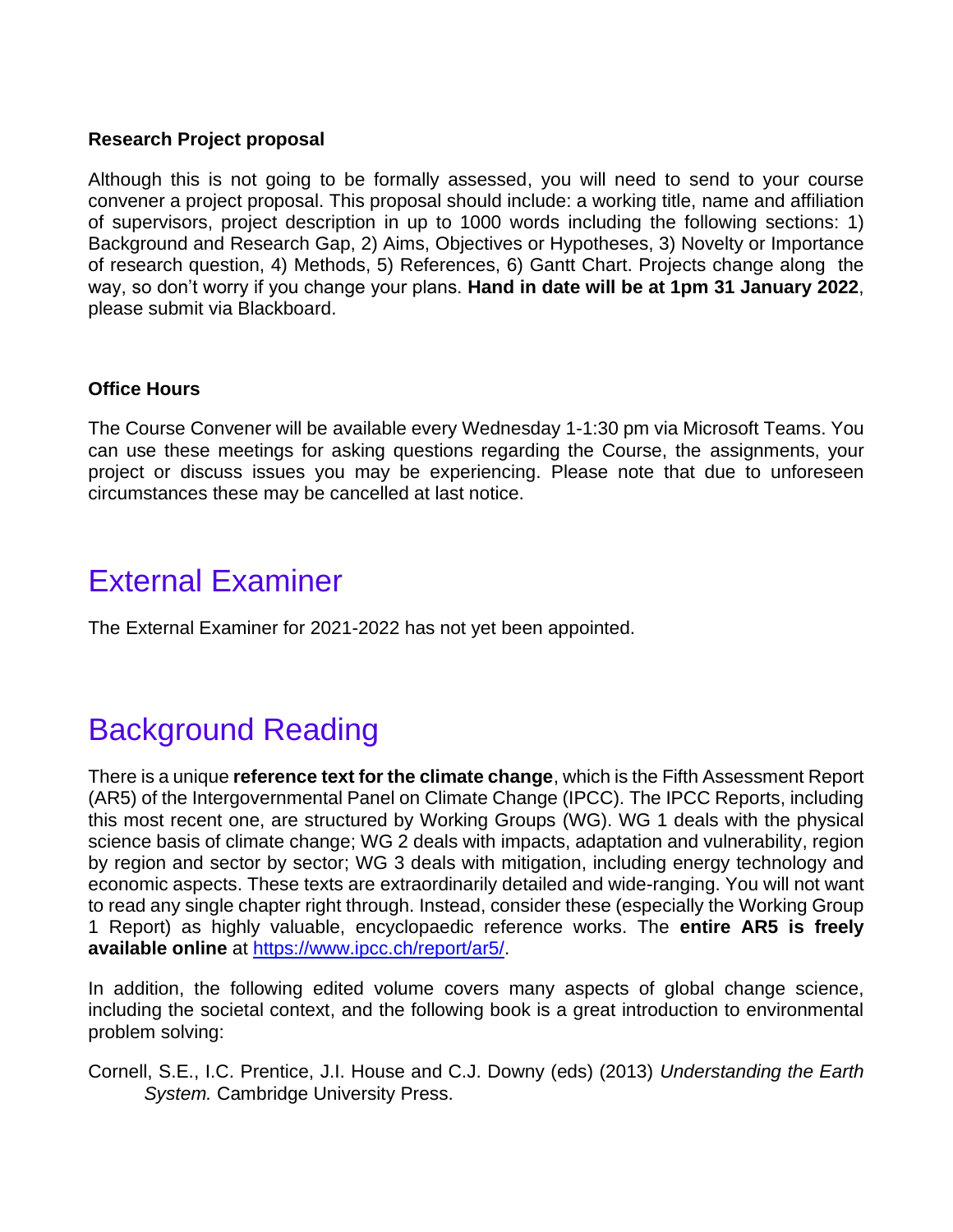Harte, J. (1988) *Consider a Spherical Cow: A course in environmental problem solving*. University Science Books.

There is **no** textbook, however, that covers the whole subject matter of the course; or even any large part of it. This does **not** mean that you don't need to read anything else! On the contrary: **it is your responsibility to read widely** around the taught material and to read intensively and be fully up-to-date with the most recent literature on the topic of your research project. **You need to know the limits of our current understanding**. This can only be known from the literature. Searching and reading the literature is a habit and skill you should develop early on, and should be part of your daily routine. Readings suggested in course modules should not be the extent of your reading! Expertise in research methods is gained through experience, but mastery can only be gained through your own analysis of the literature. You will find that reading will be a source of enjoyment and inspire new ideas and approaches to your research.

# Covid-19 contingency plans

### Lectures and practicals

All lectures will be in person and recordings will be provided online. At the start of 2021-2022 academic year, there are still social distancing measures at place and we cannot teach all student within one single classroom. For this reason, eeChange students will be primarily based in their *home room* - the **Wallace Seminar Room in the Hamilton Building**. During all teaching weeks, students will attend classes in their home room and these may be either streamed from a nearby lecture classroom or in person (lecturers will rotate across rooms). Computer practicals will be online as this has been shown to be pedagogically beneficial for students.

The College will deliver the programme to ensure the approved learning outcomes are met and will take steps, subject to the requirements of public health guidance and College guidelines on social distancing and any health and safety measures, to make alternative arrangements in any extreme circumstances where this is not possible.

### **Projects**

At the start of 2021-2022 academic year, international travel is still restricted and there are social distancing rules in many countries of the world. There is no certainty about when, or to what extent, travel restrictions will be lifted in the future. Projects relying on field work will only be able to go ahead if College regulations and country-specific restrictions are eased. However, there will be a range of projects on offer that can be done entirely using pre-existing data and supervisors will be able to work remotely to discuss project ideas and engage students in lab meetings.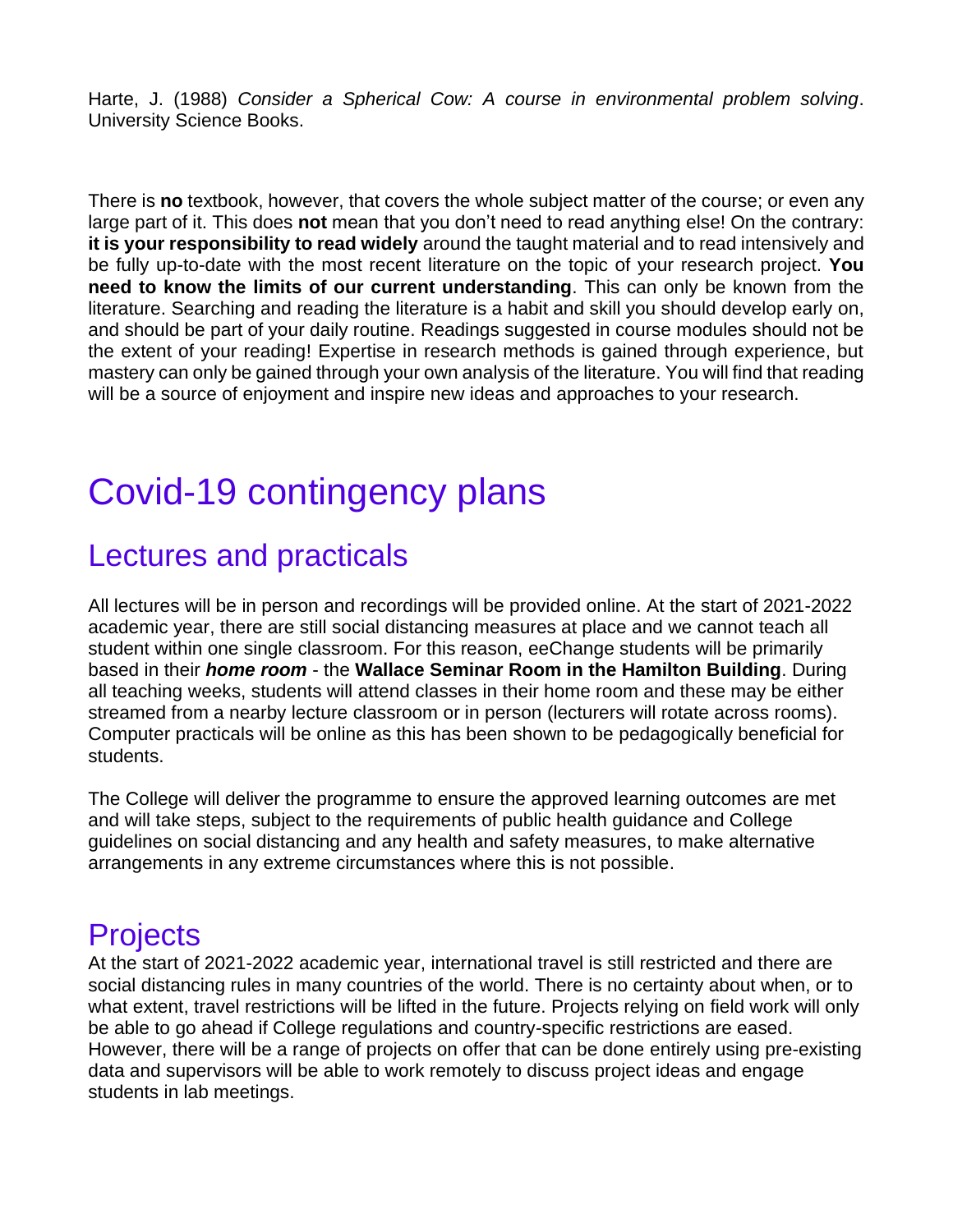# Course details and module descriptions

### Key teaching staff

Cristina Banks-Leite [\(c.banks@imperial.ac.uk\)](mailto:c.banks@imperial.ac.uk) Guy Woodward [\(guy.woodward@imperial.ac.uk\)](mailto:guy.woodward@imperial.ac.uk) Catalina Estrada [\(c.estrada@imperial.ac.uk\)](mailto:c.estrada@imperial.ac.uk) Julia Schroeder [\(julia.schroeder@imperial.ac.uk\)](mailto:julia.schroeder@imperial.ac.uk) Josh Hodge (*j.hodge@imperial.ac.uk*) David Orme [\(d.orme@imperial.ac.uk\)](mailto:d.orme@imperial.ac.uk) Alex Mas Sandoval [\(a.mas-sandoval@imperial.ac.uk\)](mailto:a.mas-sandoval@imperial.ac.uk) Colin Prentice (*c.prentice@imperial.ac.uk*) Wouter Buytaert [\(w.buytaert@imperial.ac.uk\)](mailto:w.buytaert@imperial.ac.uk) Keith Bloomfield [\(k.bloomfield@imperial.ac.uk\)](mailto:k.bloomfield@imperial.ac.uk)

### Outline timetable

| <b>Week</b>    | <b>Starting</b> | <b>Module</b>                                                         | <b>Convenors</b>                                 |
|----------------|-----------------|-----------------------------------------------------------------------|--------------------------------------------------|
| Week           | <b>Starting</b> | Module                                                                | <b>Convenors</b>                                 |
| 1              | 4 Oct 2021      | <b>Silwood Campus Introduction</b>                                    | <b>Michael Tristem</b>                           |
| 1              | 4 Oct 2021      | Introduction to the MRes Ecosystem and<br><b>Environmental Change</b> | <b>Cristina Banks-Leite</b>                      |
| $\overline{2}$ | 11 Oct 2021     | <b>Field Ecology Skills</b>                                           | Catalina Estrada,<br>Rodolfo Nóbrega             |
| 3              | 18 Oct 2021     | Biological Computing in R                                             | <b>Josh Hodge</b>                                |
| 4              | 25 Oct 2021     | Statistics in R                                                       | <b>Julia Schroeder</b>                           |
| 5              | 1 Nov 2021      | Spatial Analyses and Geographic<br><b>Information Systems (GIS)</b>   | <b>David Orme</b>                                |
| 6              | 8 Nov 2021      | <b>Genomics and Bioinformatics</b>                                    | <b>Alex Sandoval</b>                             |
| 7              | 15 Nov 2021     | Landscape Ecology and Conservation                                    | <b>Cristina Banks-Leite</b>                      |
| 8              | 22 Nov 2021     | Energy, water and plants                                              | <b>Wouter Buytaert,</b><br><b>Colin Prentice</b> |
| 9              | 29 Nov 2021     | Biogeochemistry                                                       | <b>Keith Bloomfield</b>                          |
| 10             | 6 Dec 2021      | Social context and policy                                             | <b>Colin Prentice</b>                            |
| 11             | 13 Dec 2021     | eeChange MRes Project                                                 | <b>None</b>                                      |
| 12             | 20 Dec 2021     | <b>Winter Break</b>                                                   | <b>None</b>                                      |
| 49             | 6 Sep 2022      | <b>FrEEC Symposium</b>                                                | <b>None</b>                                      |

The taught modules will take place during the autumn term, as follows**:**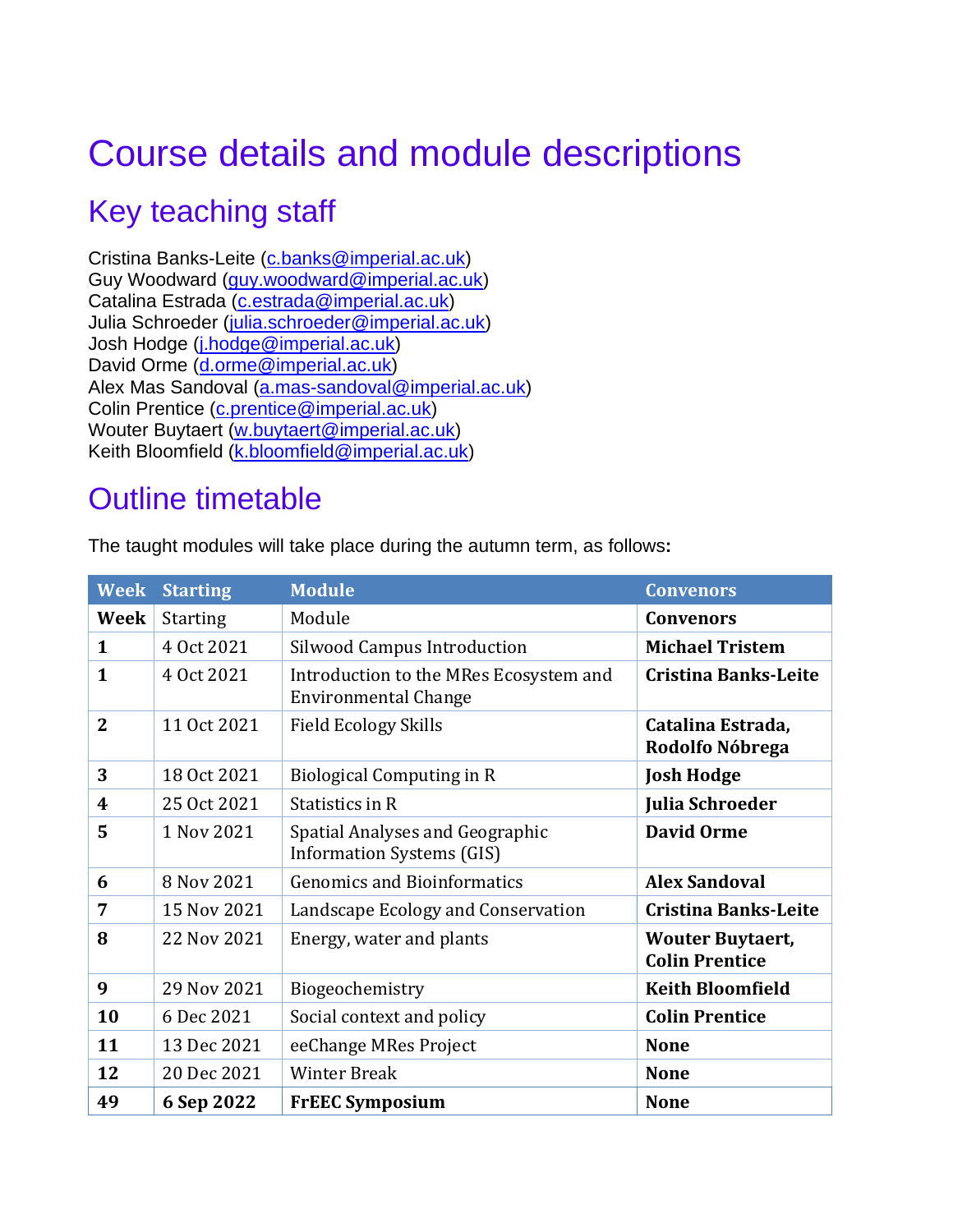### Series module summary

| Start | End | Module                                                         | Convenors |
|-------|-----|----------------------------------------------------------------|-----------|
|       |     | 4 Oct 2021 9 Jul 2022 Thursday Research Seminars None          |           |
|       |     | 14 Oct 2021 9 Mar 2022 Silwood Masters Workshops Samraat Pawar |           |

### Taught Module Descriptions

The following descriptions of the content and learning objectives of the weekly lectures do not include day-level timetables, because these will be available through the iCalendar (aka iCal) service: see [http://www.imperial.ac.uk/timetabling/view/icalendar.](http://www.imperial.ac.uk/timetabling/view/icalendar)

The first week (Induction and Course Introduction) is an exception and you will be issued with a detailed timetable at the start of the first week.

### 1. Induction

**Convenors**: Michael Tristem **Week**: 1 **Dates**: 2021-10-04 to 2021-10-08 **Courses**: MSc EA, MSc EEC, MRes EEC, MRes eeChange, MRes TFE, MSc CMEE, MRes CMEE

#### *Description*

These are the campus-wide components of the induction week, common to all of the Silwood Park Masters programmes. You will be introduced to key teaching and administration staff. Presentations will demonstrates the range of research within the department and helps you to start thinking about possible topics for your research projects. The week also includes a number of important induction events.

### Introduction to MRes Ecosystem and Environmental Change

**Convenors**: Cristina Banks-Leite **Week**: 1 **Dates**: 2021-10-04 to 2021-10-07 **Courses**: MRes eeChange

#### *Description*

This module runs alongside the Campus Induction week and covers introductions to the course staff and to the specifics of the eeChange programme. We will also discuss major global challenges and how to solve them.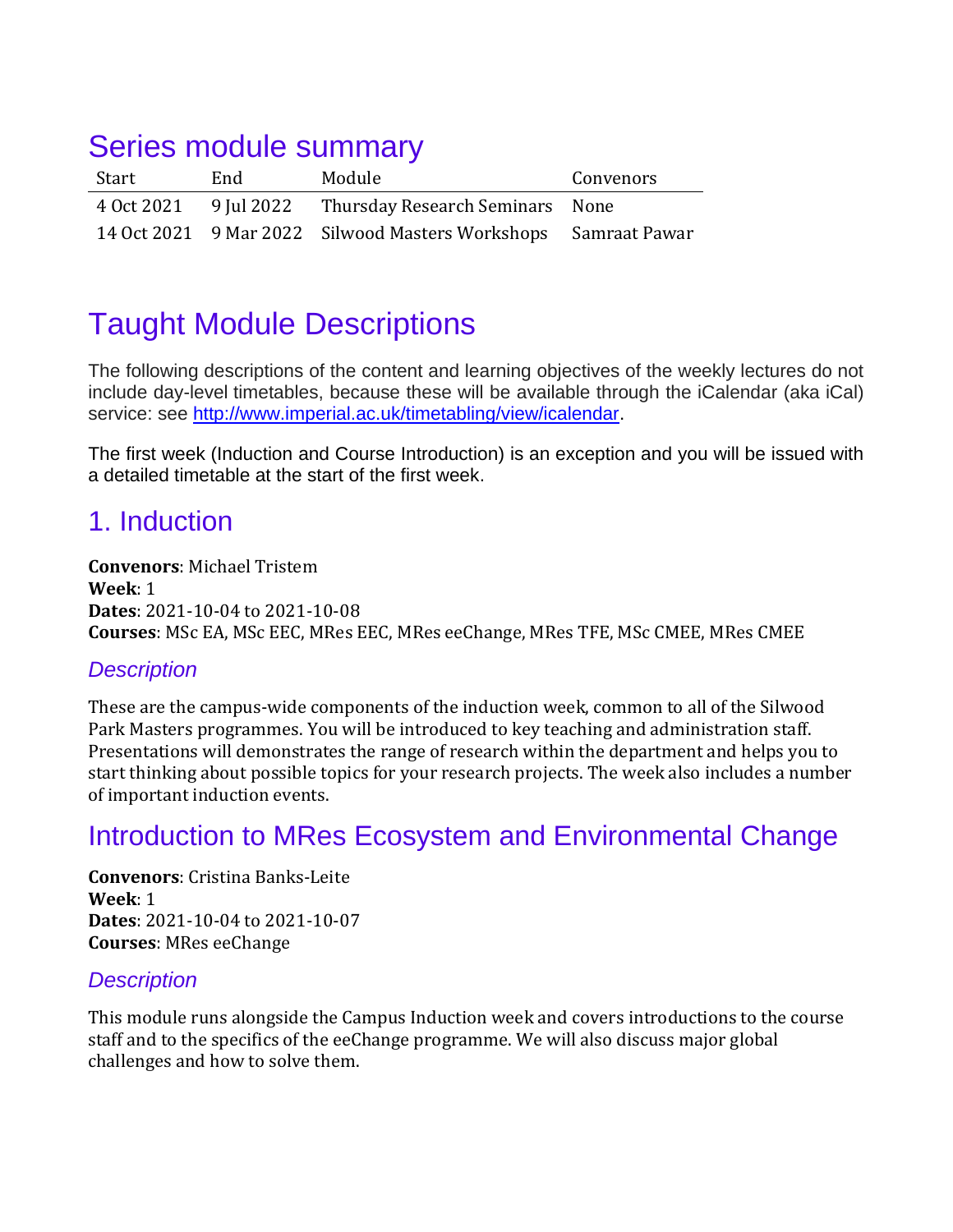### 2. Field Ecology Skills

**Convenors**: Catalina Estrada, Rodolfo Nóbrega **Week**: 2 **Dates**: 2021-10-11 to 2021-10-15 **Courses**: MSc EA, MSc EEC, MRes EEC, MRes eeChange, MRes TFE

#### *Description*

In this module you will get experience planning and implementing field research, become familiar with basic field research methods and learn about data management. You will also get familiar with the Silwood Park fields and its long-term experiments.

#### *Aims*

The aim this week is that you get practical experience on

- Planning field research with emphasis on experimental design, time and data management
- Map reading and navigation
- General field sampling techniques
- Recording techniques and analysis of field data
- Taxonomic sorting and identification of common organisms Communicating your research

#### *Reading*

These are reference book for designing and planning ecological work aiming to survey populations and communities in a variety of habitats:

- Wheater Cp, Bell JR & Cook PA (2011) Practical Field Ecology. Jhon Wiley & Sons, Inc. 362p. Available online with Imperial College libraries (chapters 1-4)
- Sutherland WJ (ed) (2006) Ecological census techniques: a handbook. Second edition. Available online with Imperial College libraries (chapters 1-3)

Main document used for learning data management

• British Ecological Society (2018) Guides to better science: Data management. 37p Available at the British Ecological Society or Blackboard https://www.britishecologicalsociety.org/wp-content/uploads/2019/06/BES-Guide-Data-Management-2019.pdf?utm\_source=web&utm\_medium=web&utm\_campaign=better\_science

This book chapter contains the history of Silwood Park grounds, ecosystems and research: - Crawley MJ (2005) Silwood Park and its history. In: Crawley MJ, ed. The Flora of Berkshire. Harpenden, Hertfordshire, UK: Brambleby Books, 215–253.

Check this link at Imperial College website to know more about Silwood long-term field studies: http://www.imperial.ac.uk/silwood-park/research/field-experiments/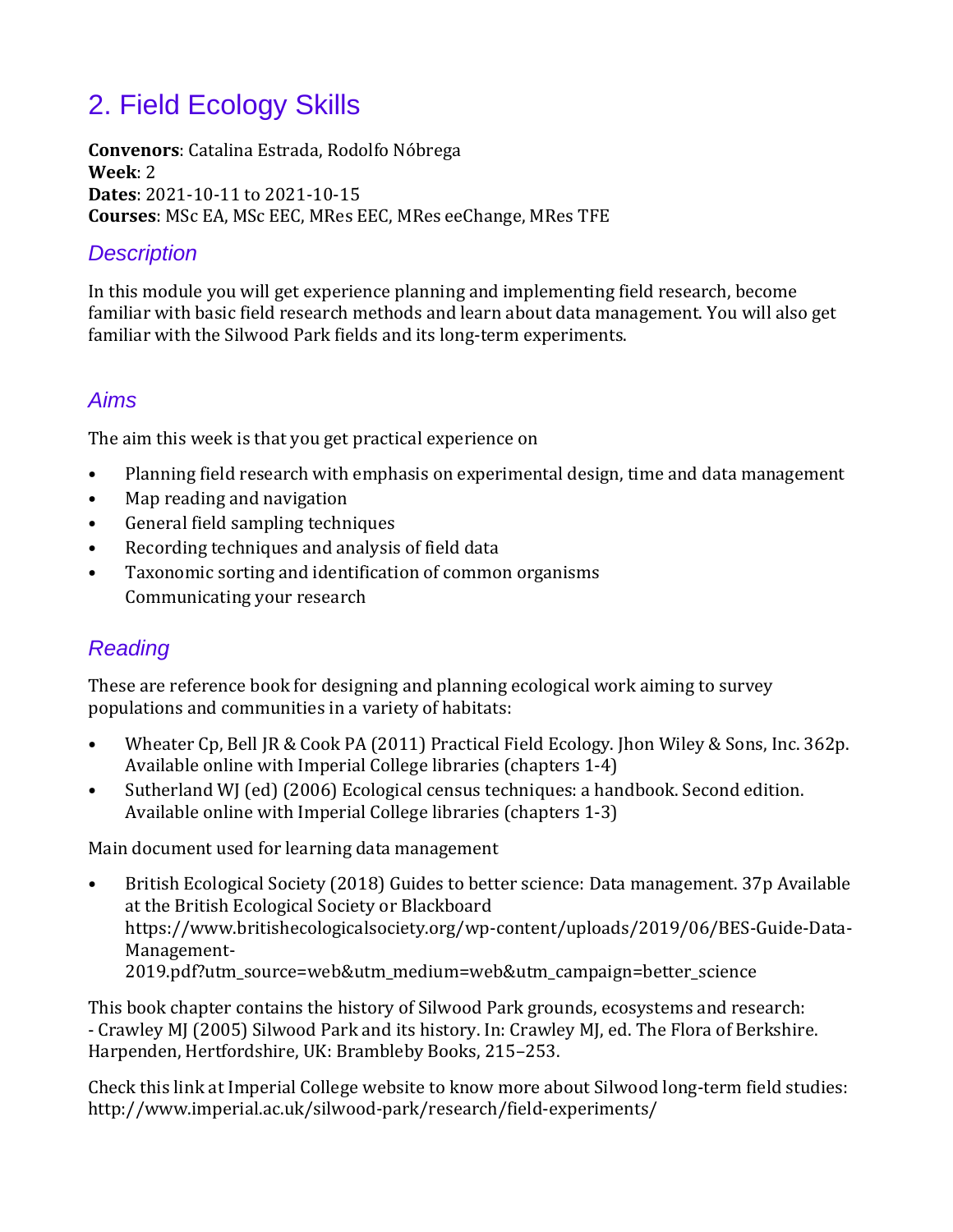#### *Module delivery*

The course will take place outdoors at the campus grounds.

Recordings of lectures and resources for field practicals will be available online: in Blackboard and Microsoft Teams https://teams.microsoft.com/l/team/19%3aJHWuomBfya3SMRwZsXfOHeXu2IW72IZFJ2s4nYJZ 4ls1%40thread.tacv2/conversations?groupId=fb2f0b68-da60-40d0-b664 b9ebca657a0b&tenantId=2b897507-ee8c-4575-830b-4f8267c3d307

#### *Additional information*

Please wear suitable clothes and footwear for outdoor activities and according with the weather forecast. *Long trousers, waterproof footwear, waterproof coat, water, a charged mobile phone and a rucksack are recommended in Silwood Park.*

### 3. Biological Computing in R

**Convenors**: Josh Hodge **Week**: 3 **Dates**: 2021-10-18 to 2021-10-22 **Courses**: MSc EA, MSc EEC, MRes EEC, MRes eeChange, MRes TFE, MSc TBE, MRes Biosys

#### *Description*

In this week, you will learn how to use this freely available statistical software with strong programming capabilities. R has become tremendously popular in Biology due to several factors: (i) many packages are available to perform all sorts of statistical and mathematical analysis, (ii) it can produce beautiful graphics, and (iii) it has a very good support for matrix-algebra (you might not know it, but you use it!). So with R, you have an expanded and versatile suite of biological computing tools at your fingertips, especially for automating statistical analysis and the generation of figures. Therefore, R should become an indispensable component of your biological research workflow.

#### *Aims*

- Navigate the R environment
- Perform basic commands to import, process and export data
- Write reproducible scripts
- Load and execute functions from various packages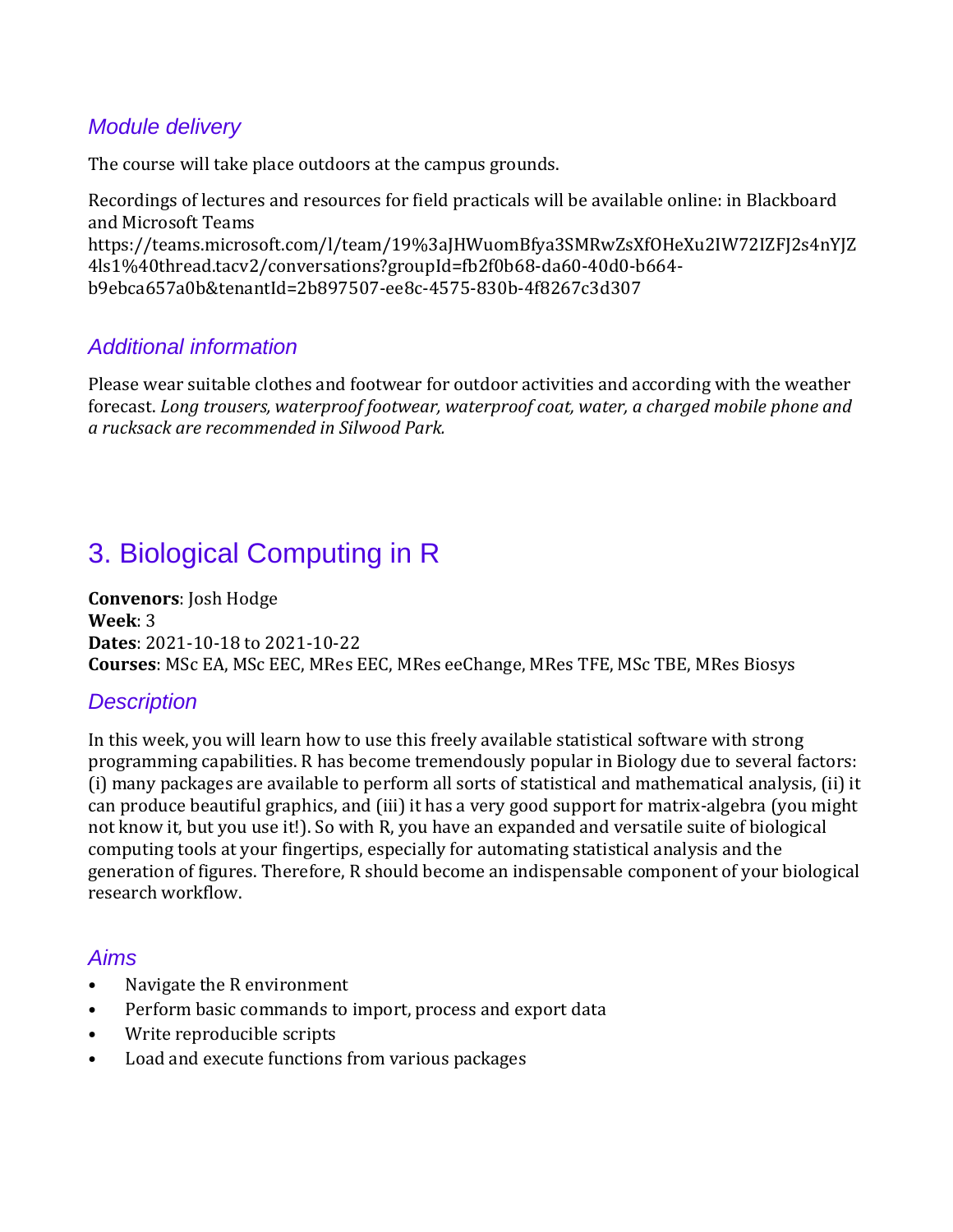#### *Reading*

- The Use R! series (the yellow books) by Springer are really good. In particular, consider: 'A Beginner's Guide to R', 'R by Example', 'Numerical Ecology With R', 'ggplot2' (we'll see this in another week), 'A Primer of Ecology with R', 'Nonlinear Regression with R', 'Analysis of Phylogenetics and Evolution with R'.
- Ben Bolker's 'Ecological Models and Data in R' is also very good.
- For more focus on dynamical models: Soetaert & Herman. 2009 'A practical guide to ecological modelling: using R as a simulation platform'.
- There are excellent websites. Besides [CRAN,](https://cran.r-project.org/) containing all sorts of guides and manuals, you should check out www.statmethods.net and en.wikibooks.org/wiki/R\_Programming and google 'R Graph Gallery' for various sites showing graphing options and code.

#### *Module delivery*

Lecture recordings will be provided online asynchronously. Each day has an associated practical to work through with live help available on MS Teams. They'll be live Q&A sessions hosted on Teams or in-person throughout the week. Blackboard documents the daily activities that will be released at midnight (UK time) every day.

### 4. Statistics in R

**Convenors**: Julia Schroeder **Week**: 4 **Dates**: 2021-10-25 to 2021-10-29 **Courses**: MSc EA, MSc EEC, MRes EEC, MRes eeChange, MRes TFE, MSc CMEE, MRes CMEE, MSc TBE, MRes Biosys

#### *Description*

In this week we will build upon the introduction to R you received in "Biological computing in R" week and learn to apply a core set of statistical methods that are of wide use in research projects. These statistical tests will form the basis for any data analysis you will do in the future. This week consists of short lectures and a range of longer practicals that you will have to work on by yourself, interactively with large or small groups. There will be the opportunity to bring your own data and discuss different ways of analysing the same question. Practicals will not only involve running statistical analyses, but importance is also placed on biological interpretation.

#### *Aims*

In this week you will learn how to use statistics to better understand ecology, evolution and conservation. You will learn to apply and interpret the results of pametric tests, including descriptive statistics, t-test, correlations, and linear models.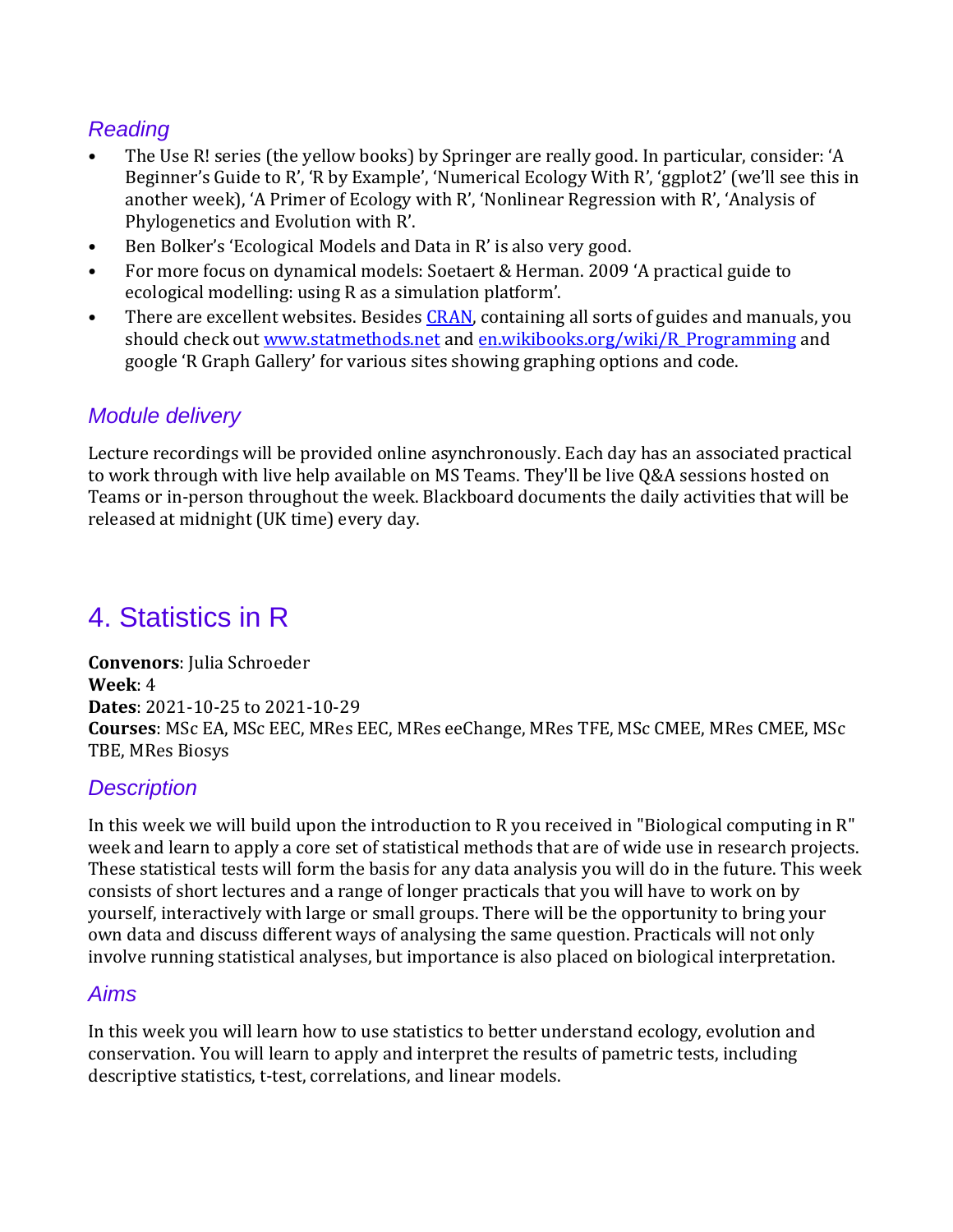#### *Reading*

There are a wide range of introductory books for R. See later statistics and computing modules for more specialist texts but, for this week, the following are good introductory and reference texts that are available in Silwood library and as an e-book through Imperial:

- Beckerman, Andrew P. and Petchey, Owen (2012) Getting Started with R : An introduction for biologists Oxford University Press.
- Crawley, Michael J (2012) Statistics: An Introduction Using R. John Wiley.

### 5. Spatial Analysis and Geographic Information Systems (GIS)

**Convenors**: David Orme **Week**: 5 **Dates**: 2021-11-01 to 2021-11-05 **Courses**: MSc EA, MSc EEC, MRes EEC, MRes eeChange, MRes TFE, MSc CMEE, MRes CMEE, MSc TBE

#### *Description*

This module will teach key skills in using and handling GIS data, along with core concepts in GIS and remote sensing. We will look at creating and georeferencing both vector and raster data and how to use GIS tools to create a workflow to carry out simple analyses. We will primarily be using R for data manipulation and analysis: you will already be familiar with R by this stage and it provides an open-source, scriptable and powerful engine for GIS. We will touch on the use of [QGIS](https://http/qgis.org/) as a graphical interface for GIS that is better for data display.

#### *Aims*

At the end of this module you should have:

- Familiarity with a range of GIS data types
- Confidence in obtaining and handling GIS data
- Practical experience in creating maps
- Be able to perform basic data analyses and hypotheses testing in the spatial domain

#### *Reading*

#### **Core text**:

Geocomputation in R https://bookdown.org/robinlovelace/geocompr/

\*\* GIS overview\*\*:

Longley, PA (2011) Geographical information systems and science. Wiley.

#### **Coordinate systems**: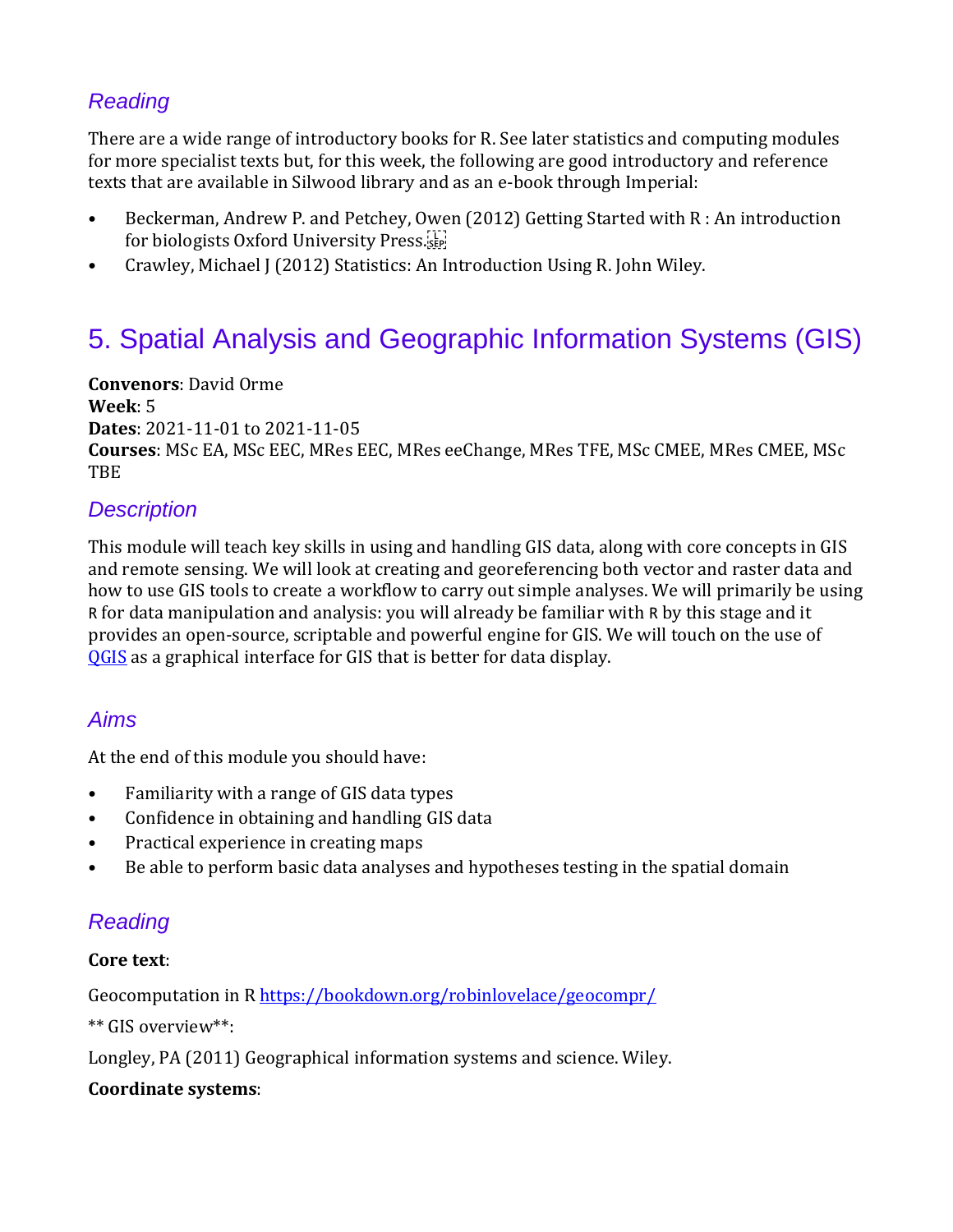### 6. Genomics and Bioinformatics

**Convenors**: Alex Sandoval **Week**: 6 **Dates**: 2021-11-08 to 2021-11-12 **Courses**: MSc EA, MSc EEC, MRes EEC, MRes eeChange, MRes TFE, MSc CMEE, MRes CMEE, MSc TBE, MRes Biosys

#### *Description*

Population genomic data contain valuable information on how species relate to each other and how they evolved and adapted to their environment. As such, the study how genetic diversity within species is central to addressing many questions in evolution, ecology, and conservation. New sequencing technologies allow for the generation of large-scale genomic data which are pivotal for an understanding of population processes at deep resolutions. The goal of this module is to introduce students to the types of questions that can be addressed with population genomic data, and the theory and computational methodologies that are available for answering these questions.

#### *Aims*

This module provides an understanding of:

- 1. genomic data collection methods, and how to choose the data collection technique most appropriate to your question.
- 2. the wealth of data available to biologists in public genomic databases.
- 3. how genetic structure develops within and between populations and how to characterise it.
- 4. how demographic history affects genomic variation, and how to infer past population expansions and contractions from genomic data.
- 5. how migration affects genomic variation, and how patterns of gene flow can be inferred from genomic data.
- 6. how natural selection affects genomic variation, and how selection can be identified from genomic data.

#### *Reading*

• (optional) Nielsen, Slatkin, 2013. An Introduction to Population Genetics: Theory and Applications. Oxford University Press, Oxford.

### 7. Landscape Ecology and Conservation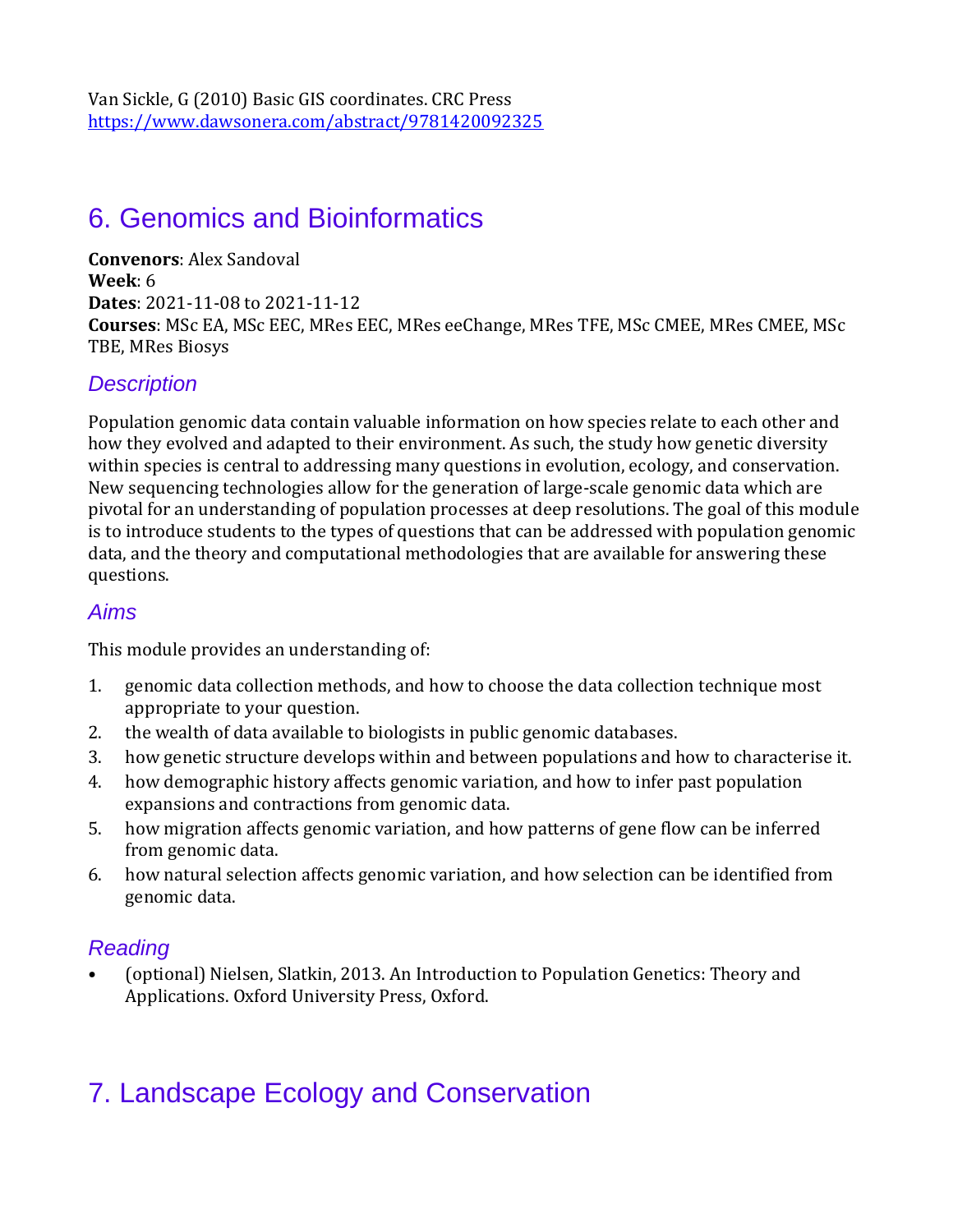**Convenors**: Cristina Banks-Leite **Week**: 7 **Dates**: 2021-11-15 to 2021-11-19 **Courses**: MSc EA, MSc EEC, MRes eeChange

#### *Description*

This module is designed to introduce concepts from landscape ecology and how these can be applied into the conservation and management of natural systems. The week starts with the essence of how habitat transformation leads to the loss of biodiversity. Topics covered include how biodiversity is influenced by habitat area quantity and quality, isolation, edge effects, and how local patterns are modulated by processes occurring at the landscape and regional scales. We also will discuss how these aspects of habitat change influence individuals, species, communities and ecosystem functioning. The second part of the week focuses on using knowledge obtained in the first part to preserve biodiversity and natural ecosystems. Topics covered include biodiversity indicators, creation of habitat corridors and reforestation/restoration. We will discuss cases where findings have been implemented into policy.

#### *Aims*

By the end of the module, you will have gained a better understanding of the complexities of habitat transformation, and how habitat change can influence species and ecosystems in nonlinear and unpredictable ways. You will also learn to sift through the myriad of biodiversity responses to habitat loss and degradation to obtain a simple and coherent message that can used into policy making.

#### *Reading*

- Pardini, R et al. (2010) Beyond the Fragmentation Threshold Hypothesis: Regime Shifts in Biodiversity Across Fragmented Landscapes. PLoS ONE. 5 (10), e13666.
- Banks-Leite, C., et al. (2014) Using ecological thresholds to evaluate the costs and benefits of set-asides in a biodiversity hotspot. Science 345:1041–1045.
- De Coster et al. (2015) Atlantic forest bird communities provide different but not fewer functions after habitat loss. Proceedings of the Royal Society B-Biological Sciences 282:20142844.
- Pfeifer et al (2017) Creation of forest edges has a global impact on forest vertebrates. Nature 551:187–191.
- Orme, C. D. L. et al. (2019) Distance to range edge determines sensitivity to deforestation. Nature Ecology and Evolution 3:886-891
- Betts, M. et al (2019) Extinction filters mediate the global effects of habitat fragmentation on animals. Science 366:1236-1239
- Williams, J.J., Newbold, T., (2021). Vertebrate responses to human land use are influenced by their proximity to climatic tolerance limits. Diversity and Distributions 27:1308–1323.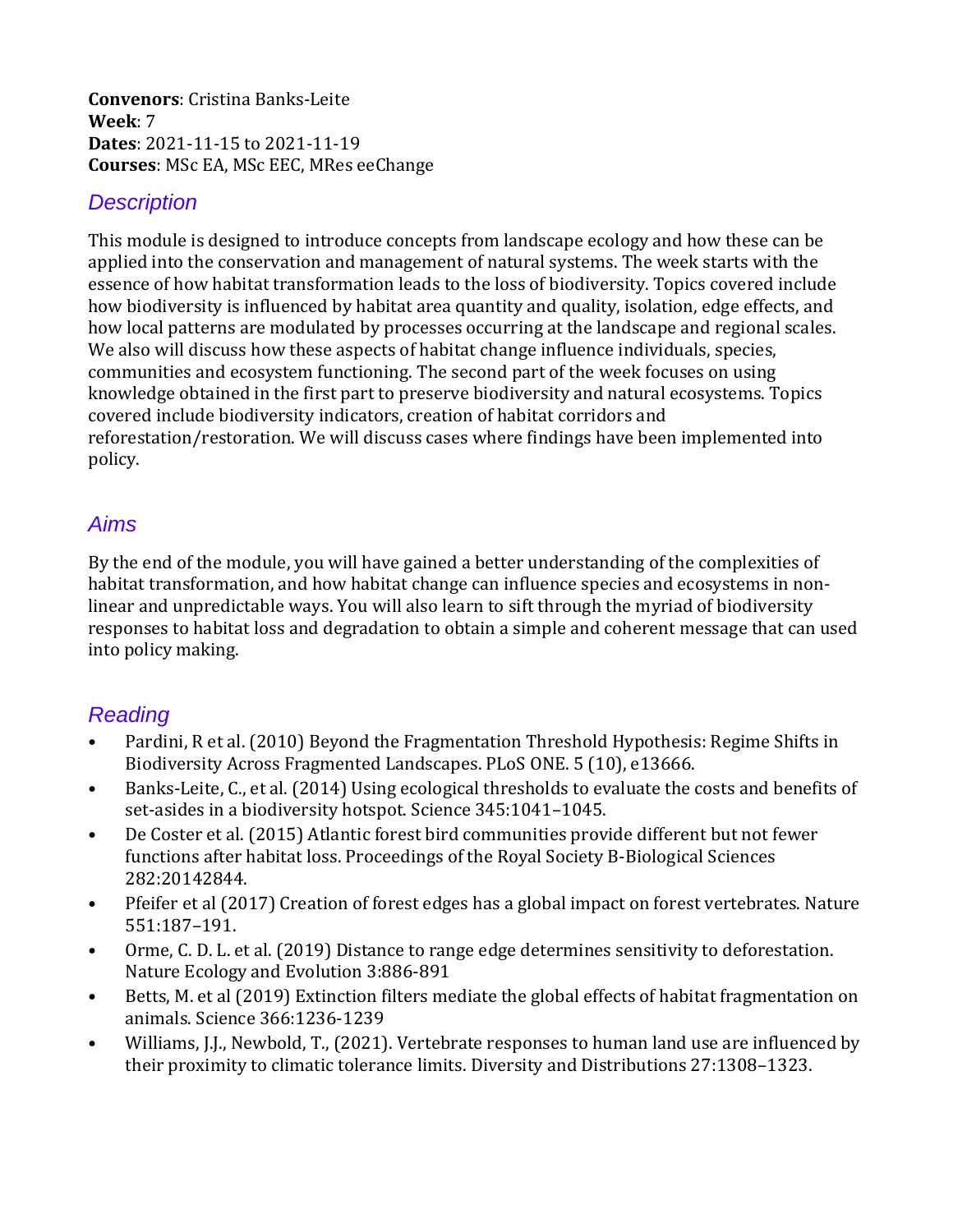### 8. Energy, Water and Plants

**Convenors**: Wouter Buytaert, Colin Prentice **Week**: 8 **Dates**: 2021-11-22 to 2021-11-26 **Courses**: MRes eeChange, MRes TFE

#### *Description*

This module aims to convey knowledge of the key principles of environmental physics, climatology and hydrology as they influence and interact with terrestrial ecosystems. Material covered includes the standard model for photosynthesis and the nature of the coupling between energy, water and CO2 exchanges at the scales from leaf to catchment. The module will begin by introducing students to the fundamentals of the Earth's climate system and how it generates the observed climate zones; proceed to consider processes by which soils, climate and plants interact; and end by showing how these processes bring about the observed spatial distribution of primary production and other aspects of ecosystem function. A class exercise will serve the function of "bringing to life" quantitative approaches to estimating fluxes of energy, water and CO2 between ecosystems and the atmosphere through hands-on small-group work.

#### *Aims*

#### **Climatology and meteorology**. An understanding of:

- Atmospheric structure
- The Earth's energy balance
- Energy transport in the atmosphere
- Drivers and patterns of atmospheric motion
- The major wind belts and climatic zones

#### **Ecohydrology**. An understanding of:

- The components of the catchment water balance
- The role of soil water storage in supporting primary production
- Key processes determining rates of transpiration and interception
- The main approaches to the estimation of evapotranspiration

#### **Plant carbon and water exchanges**. An understanding of:

- Plant hydraulics and the soil-plant-atmosphere continuum
- Stomatal control of water and CO2 exchange
- The energy balance of leaves and canopies
- Biochemical controls of photosynthesis
- Carbon isotopes
- Plant water and carbon economies
- The effects of CO2 concentration on plants

#### **Global patterns of ecosystem processes**. An understanding of: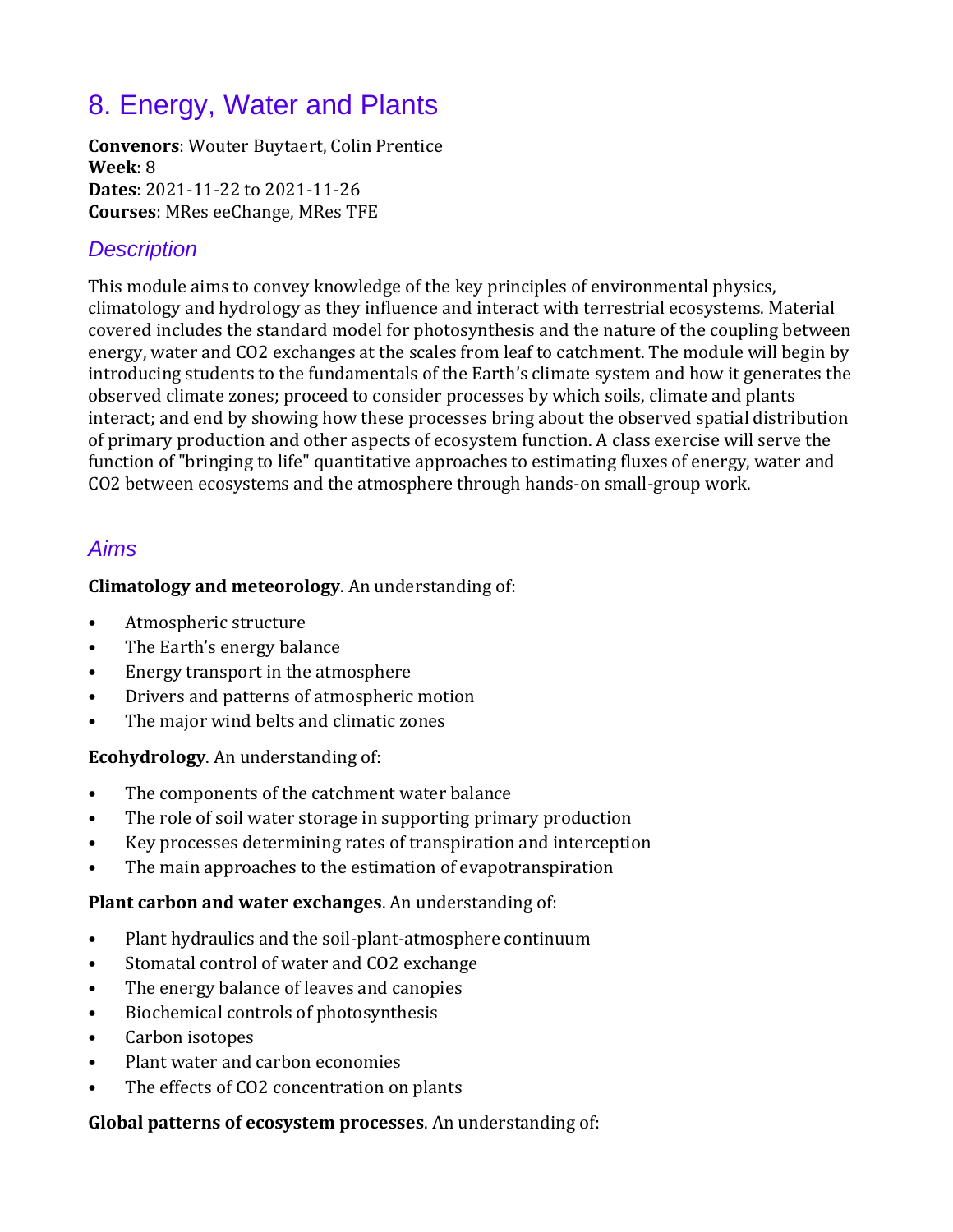- How climate determines vegetation structure and function
- How satellites monitor vegetation properties
- Eddy covariance data on water and CO2 exchanges
- Fundamentals of ecosystem modelling
- The controls and consequences of wildfire

#### **Class exercise** to acquire:

• hands-on familiarity with methods to estimate and analyse ecosystem water and carbon balances

#### *Reading*

- RG Barry and RJ Chorley (2009) Atmosphere, Weather and Climate. Routledge (9th edition).
- E Wohl et al. (2012) The hydrology of the humid tropics. Nature Climate Change 2: 655–662.
- HG Jones (2013) Plants and Microclimate: A Quantitative Approach to Environmental Plant Physiology, 3rd edition. Cambridge University Press.

### 9. Biogeochemistry

**Convenors**: Keith Bloomfield **Week**: 9 **Dates**: 2021-11-29 to 2021-12-03 **Courses**: MRes eeChange, MRes TFE

#### *Description*

This module will introduce the global biogeochemical cycles for carbon, nitrogen and phosphorus. We consider the role of plants in each of these cycles and look at interactions within tropical forests.

#### *Aims*

By the end of the module, you will have gained an understanding of:

• The main biotic and abiotic drivers of global biogeochemical cycles and their many interactions.

• The various sources of data and information about the global carbon cycle, past and present. The nature of the anthropogenic perturbation of the carbon cycle, and its interactions with other biogeochemical cycles. • Plant requirements for the macro-nutrients nitrogen and phosphorus. • The consequences of widespread chemical fertilisation in agriculture.

#### *Reading*

• EA Ainsworth & SP Long (2020) 30 years of free-air carbon dioxide enrichment (FACE): What have we learned about future crop productivity and its potential for adaptation. Global Change Biology. DOI: 10.1111/gcb.15375.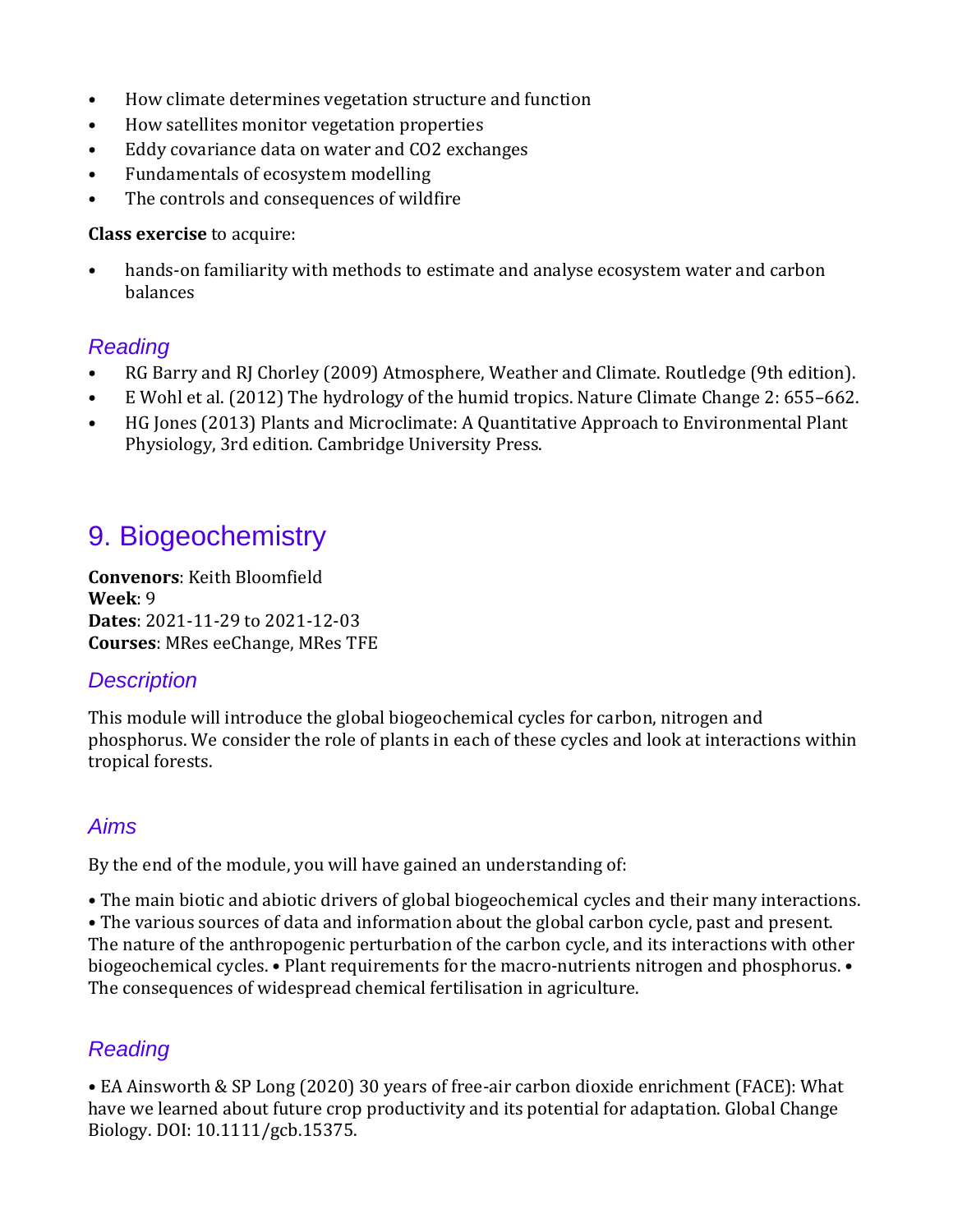• P Friedlingstein et al. (2019) Global Carbon Budget 2019. Earth System Science Data 11: 1783- 1838. • JN Galloway et al. (2008) Transformation of the nitrogen cycle: Recent trends, questions and potential solutions. Science 320: 889-892.

• Y Malhi et al. (2014) The productivity, metabolism and carbon cycle of two lowland tropical forest plots in south-western Amazonia, Peru. Plant Ecology and Diversity 7: 85-105.

### 10. Social context and policy

**Convenors**: Colin Prentice **Week**: 10 **Dates**: 2021-11-08 to 2021-11-12 **Courses**: MRes eeChange

#### *Description*

This module is designed to encourage students to adopt a broad perspective on the implications of environmental science, especially global change science, for society; and to understand how scientific information feeds in (along with other aspects) to policy making at national and international levels. It includes a discussion element – students will work in groups to present an interpretation of a specific area of controversy, and brief presentations will be followed by collective discussion.

#### *Aims*

At the end of this module, you should have gained:

- An appreciation of the importance, and also the limits, of scientific information for policy making.
- An overview of major contemporary issues in climate policy, and climate-change impacts on biodiversity and human health.
- Understanding of how land-use influences ecosystems, biodiversity and the carbon cycle.
- Knowledge of the history and current status of climate-change mitigation efforts, including the role of the Intergovernmental Panel on Climate Change.

#### *Reading*

The following book is a must-read: insightful and provocative, in the best sense.

• RA Pielke, Jr (2007) The Honest Broker: Making Sense of Science in Policy and Politics. Cambridge University Press.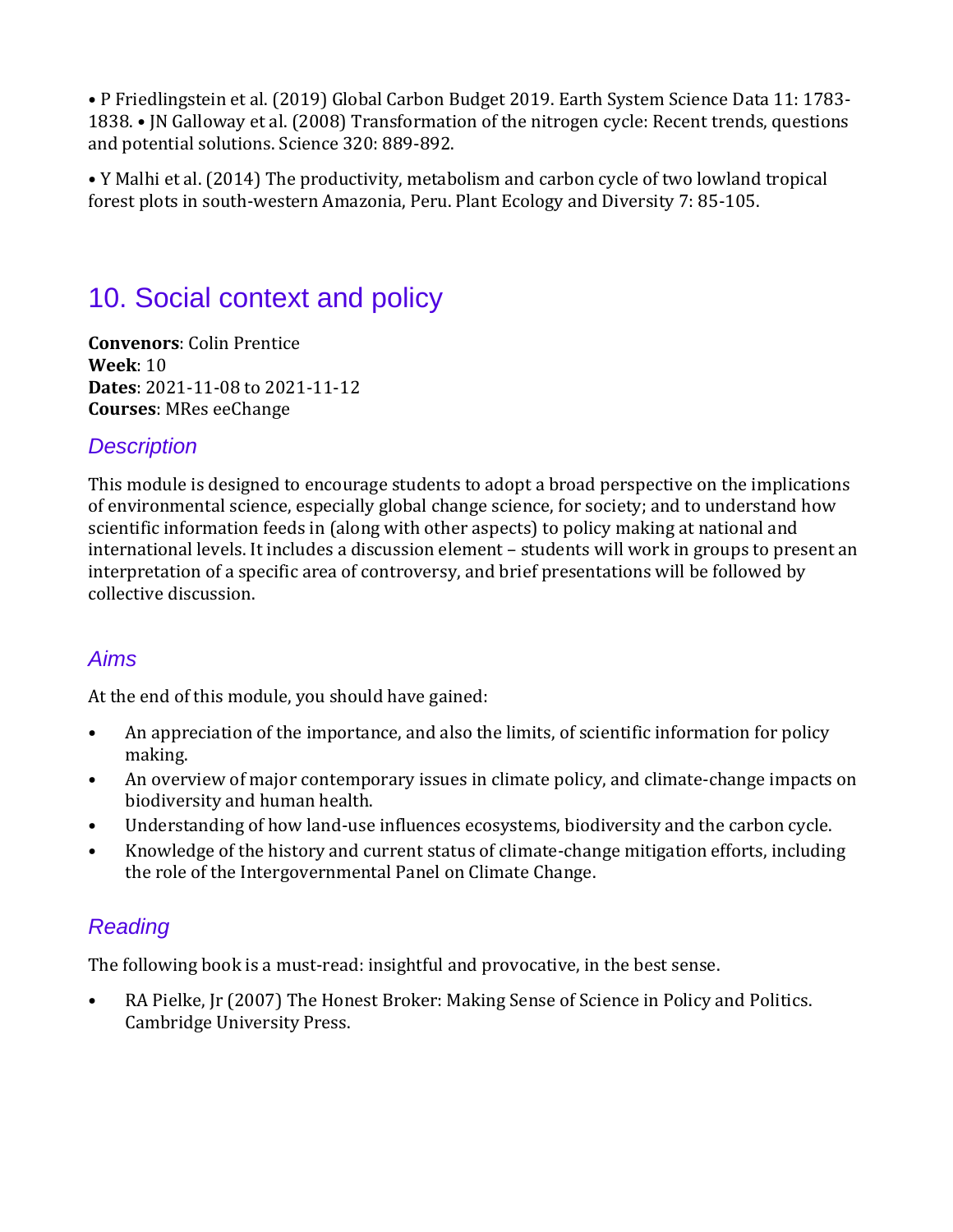### Winter Break

**Convenors**: None **Week**: 12 **Dates**: 2021-12-20 to 2022-01-08 **Courses**: MSc EA, MSc EEC, MRes EEC, MRes eeChange, MRes TFE, MSc CMEE, MRes CMEE, MSc TBE, MRes Biosys

### FrEEC Symposium

**Convenors**: None **Week**: 49 **Dates**: 2022-09-06 to 2022-09-08 **Courses**: MSc EA, MSc EEC, MRes EEC, MRes eeChange, MRes TFE, MSc CMEE, MRes CMEE, MSc TBE, MRes Biosys

### Project Vivas

**Convenors**: None **Week**: 50 **Dates**: 2022-09-12 to 2022-09-16 **Courses**: MSc EA, MSc EEC, MRes EEC, MRes eeChange, MRes TFE, MSc CMEE, MRes CMEE, MSc TBE, MRes Biosys

### Series module details

*Thursday Research Seminars*

**Convenors**: None **Dates**: 2021-10-04 to 2022-07-09 **Courses**: MSc EA, MSc EEC, MRes EEC, MRes eeChange, MRes TFE, MSc CMEE, MRes CMEE

#### *Description*

This is a research seminar series that runs at Silwood Park. It runs on Thursdays 13.00 and seminars are typically presented by visiting academics. Masters students are expected to attend these seminar series – they will expose you to a much greater breadth of relevant topics and potential project ideas than happens within a single course.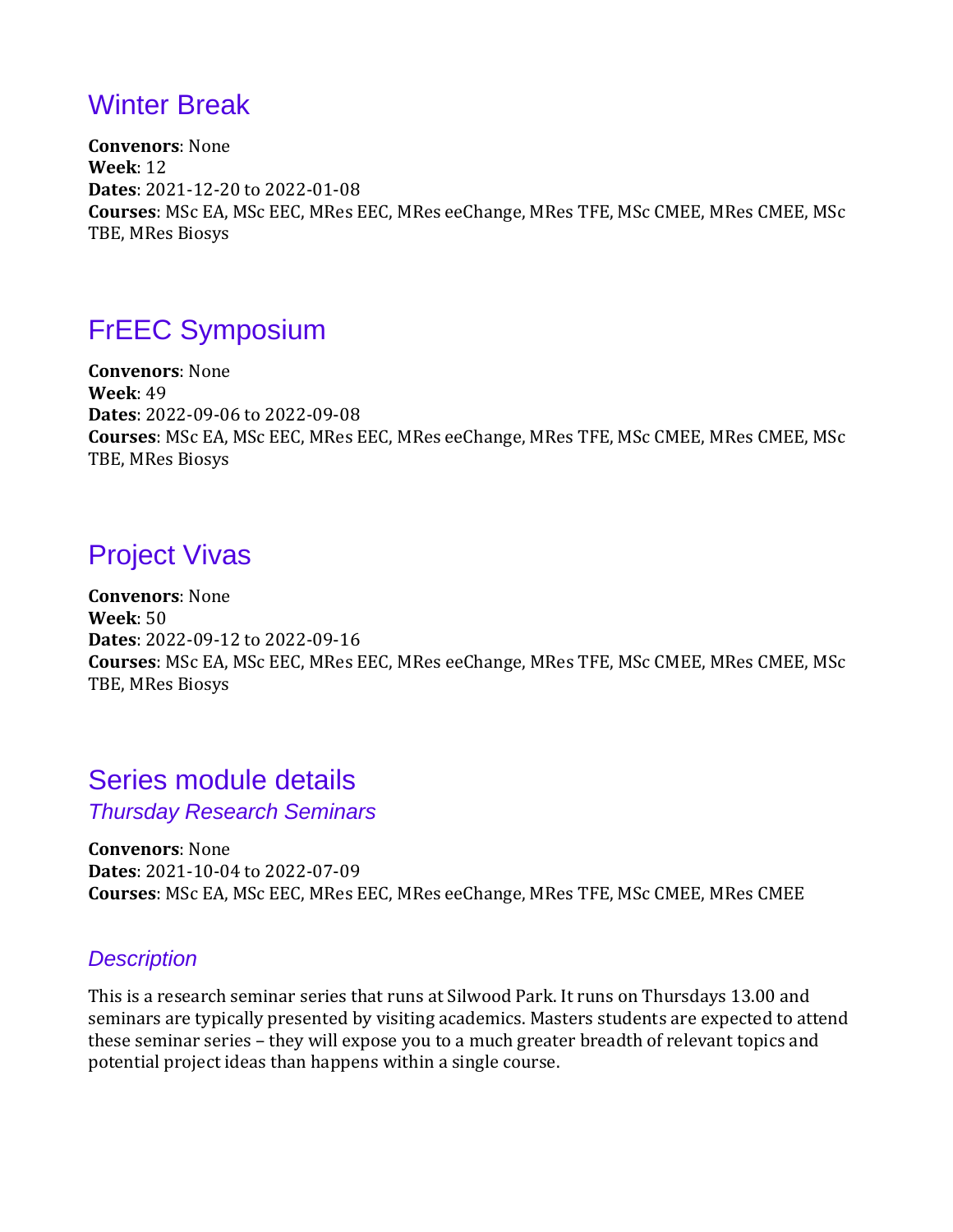#### *Silwood Masters Workshops*

**Convenors**: Samraat Pawar **Dates**: 2021-10-14 to 2022-03-09 **Courses**: MSc EA, MSc EEC, MRes EEC, MRes eeChange, MRes TFE, MSc CMEE, MRes CMEE

#### *Description*

A Workshop series focused on Project management and Job/PhD application skill sets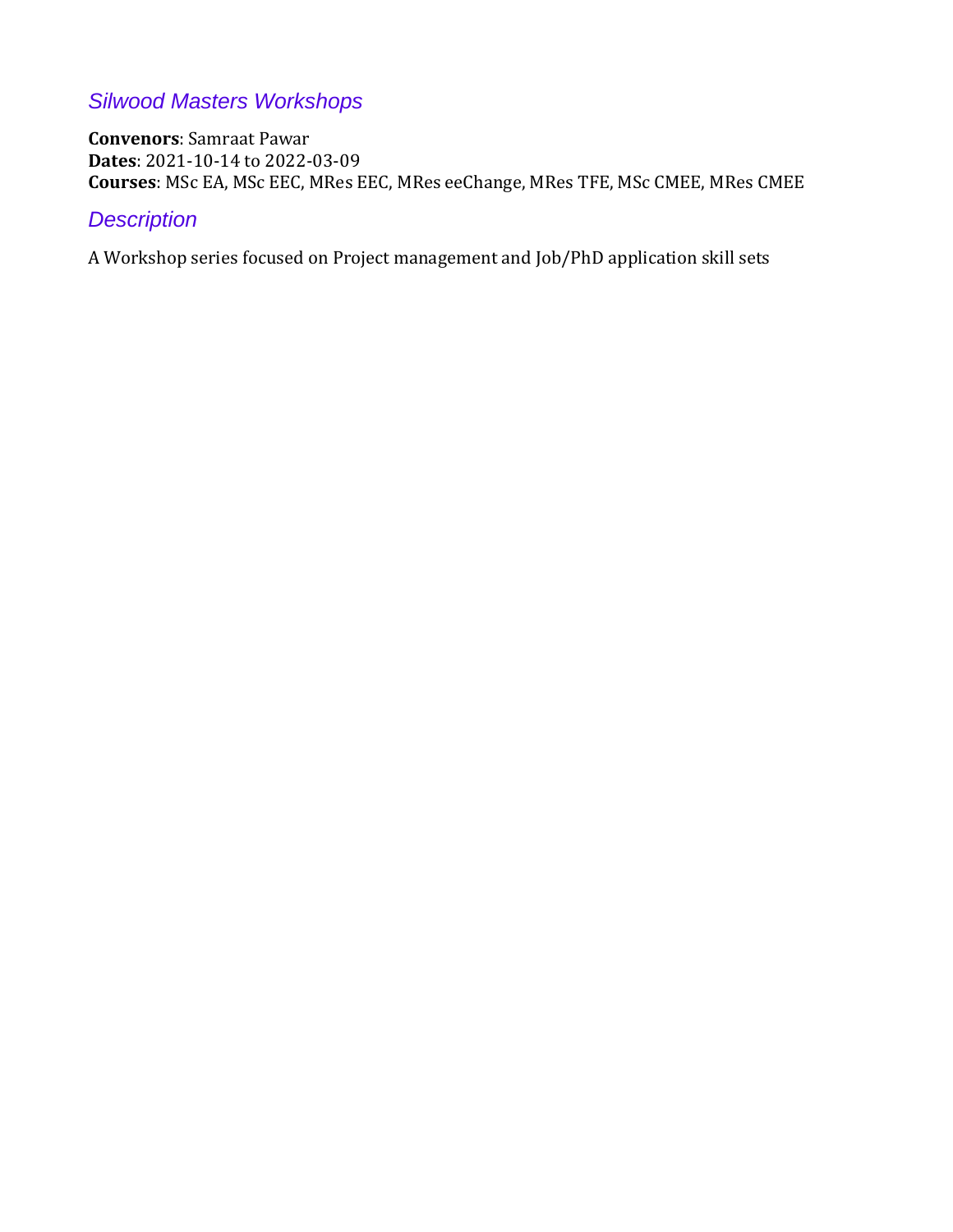#### **MRes Ecosystems and Environmental Change Coursework**

#### **POST Note Instructions and Guidelines**

The Parliamentary Office on Science and Technology produces a series of 4 page briefing papers for policymakers [\(https://www.parliament.uk/postnotes\)](https://www.parliament.uk/postnotes) on a wide range of technical and scientific issue. In this analysis, writing and communication exercise, you will work with other students to produce a POST note style report and then make a short verbal presentation that provides a deeper briefing on an aspect of the report.

The class will be divided into small groups and each group will choose a topic, in consultation with the Course Directors. The group should decide on the structure of the report and jointly contribute to introductory and concluding sections. Within the main text of the report, the group should split the topic areas up, with one student taking responsibility for the analysis and reporting of each section.

Marks will be given for the group report (25%), individual contributions to the report (50%) and for the presentation (25%).

#### **Report details:**

- Follow the POST note format: a short abstract, a bulleted overview box and a background section, followed by the specific topic areas.
- The content of the report must:
	- $\circ$  Address the wider context of the project. Why is this area of science important for policy, industry or human wellbeing? What challenges or opportunities does it address?
	- $\circ$  Summarize the approach and key findings of the research in a way that is intelligible to a general audience (e.g. a government minister, director of an NGO, or CEO of a company). You should include sufficient factual information for them to evaluate the validity and strength of evidence of the findings, including quantitative information.
	- $\circ$  Explain the implications of the findings and how they fit into the wider issues surrounding this area. If there is remaining uncertainty, state briefly what the main sources are and how they could be addressed.
- The report should:
	- $\circ$  Be no more than 4 pages of A4, using single spaced 11 point Arial font for body text and margins of 2.5 cm.
	- $\circ$  Include no more than three relevant images, diagrams or tables where they help communicate the issue.
	- $\circ$  Be properly referenced and supported using the literature. You should follow the POST note style of using numbered referencing and provide full reference details in a final Endnotes section.

Note that this will be shorter than real POST notes, which use 9 point font, smaller margins and frequently have reference lists that extend onto extra pages.

Some potentially useful examples of short briefing notes (for UK POST) are here: <https://researchbriefings.parliament.uk/ResearchBriefing/Summary/POST-PN-0603> <https://researchbriefings.parliament.uk/ResearchBriefing/Summary/POST-PN-0597>

#### **Presentation:**

Each student in the group will give an individual 5 minute extended briefing presentation on the section of the report that they led. The presentation must:

- Be pitched as if to a policymaker who has requested clarification and further detail on your section of the report.
- Start with a summary of the topic area material in the report.
- Provide a more detailed briefing on some aspect of your report section: you are free to choose what aspect this is, as long as you make it clear what you are going to address. Feel free to invent a question to frame your briefing: the Minister has asked for further detail on how the science on badger dispersal might affect policy options.

Note that one slide per minute is a good guideline and that your slides should predominantly contain material to support the words you are saying: they should not contain a script of the talk and they should be visually appealing.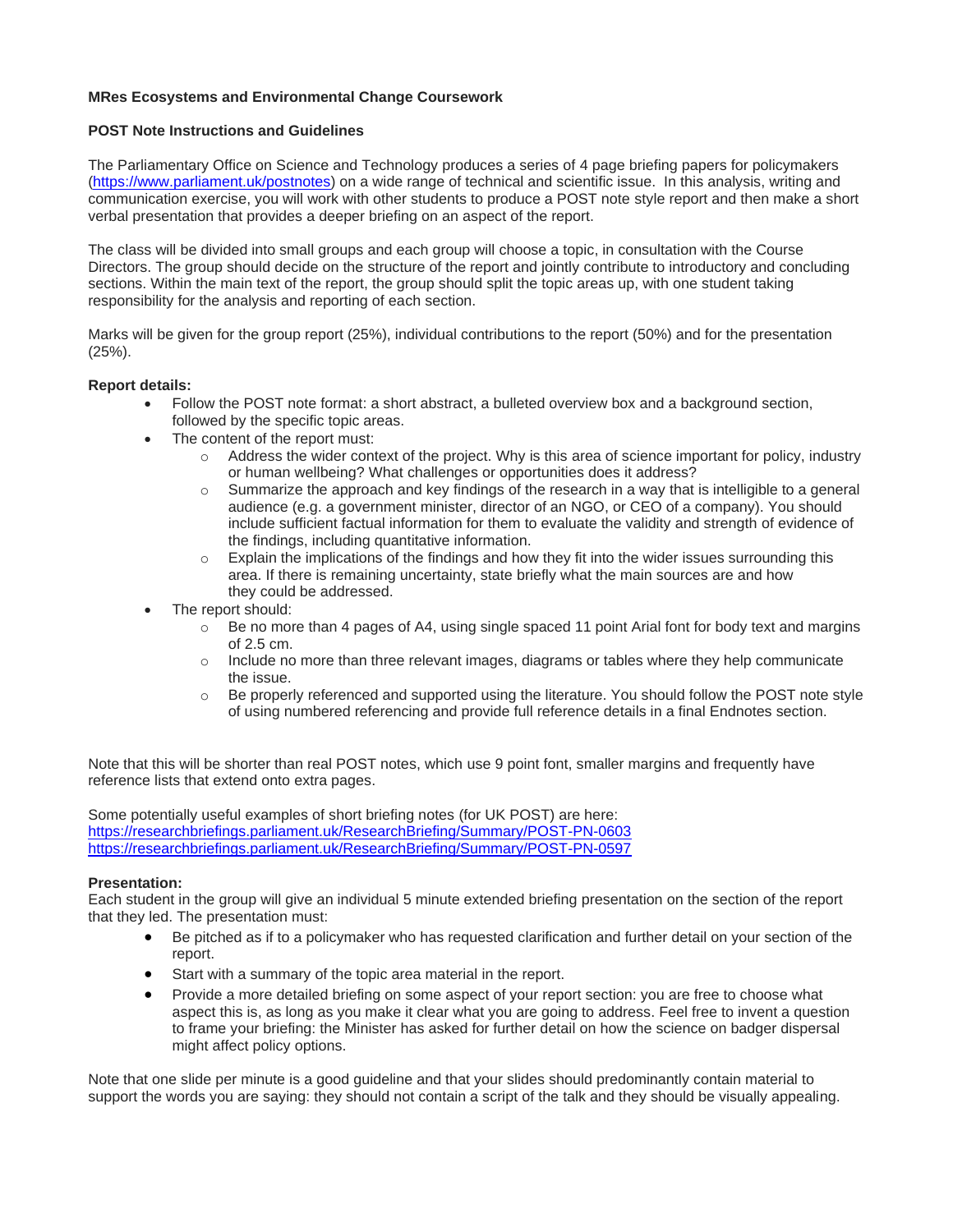#### **Report Marking criteria**

| Grade          | $\frac{0}{0}$   | Criteria                                                                                                                                                                            |
|----------------|-----------------|-------------------------------------------------------------------------------------------------------------------------------------------------------------------------------------|
|                | 100             |                                                                                                                                                                                     |
| $A^*$          | 95              | <b>Exceptional</b> All procedures understood and applied properly, with a                                                                                                           |
|                |                 | clear and logical write-up with evidence of some background reading,<br>concise presentation of the scientific results, consideration of                                            |
|                | 90              | uncertainty or critical evaluation of the data, written and presented in<br>a clear and accessible format, and correctly pitched to a policy<br>audience (e.g. government minister) |
|                | 85              |                                                                                                                                                                                     |
| $\overline{A}$ | 80              | <b>Excellent</b> Most of the above features but missing in one or two                                                                                                               |
|                | 76              |                                                                                                                                                                                     |
|                | $\overline{72}$ |                                                                                                                                                                                     |
|                |                 |                                                                                                                                                                                     |
|                | 68              |                                                                                                                                                                                     |
| B              | 65              | Very Good to Good Good account of the scientific results, would<br>require some extra work to provide comprehensive information for a                                               |
|                | 62              | policy audience, language either overly technical or over simplified for<br>the audience.                                                                                           |
|                | 58              |                                                                                                                                                                                     |
| $\mathcal C$   | 55              | Adequate Accurate account of the science but not targeted well to policy<br>audience, lacking some important information or context.                                                |
|                | 52              |                                                                                                                                                                                     |
|                | 48              |                                                                                                                                                                                     |
| D              | 45              | <b>Unsatisfactory</b> Does not convey the scientific content of the work,                                                                                                           |
|                | 42              | includes errors or major omissions                                                                                                                                                  |
|                | 38<br>35        |                                                                                                                                                                                     |
|                | 30              |                                                                                                                                                                                     |
|                | 25              |                                                                                                                                                                                     |
|                | 20              |                                                                                                                                                                                     |
|                | 15              |                                                                                                                                                                                     |
|                | 10<br>5         |                                                                                                                                                                                     |
|                | $\mathbf 0$     |                                                                                                                                                                                     |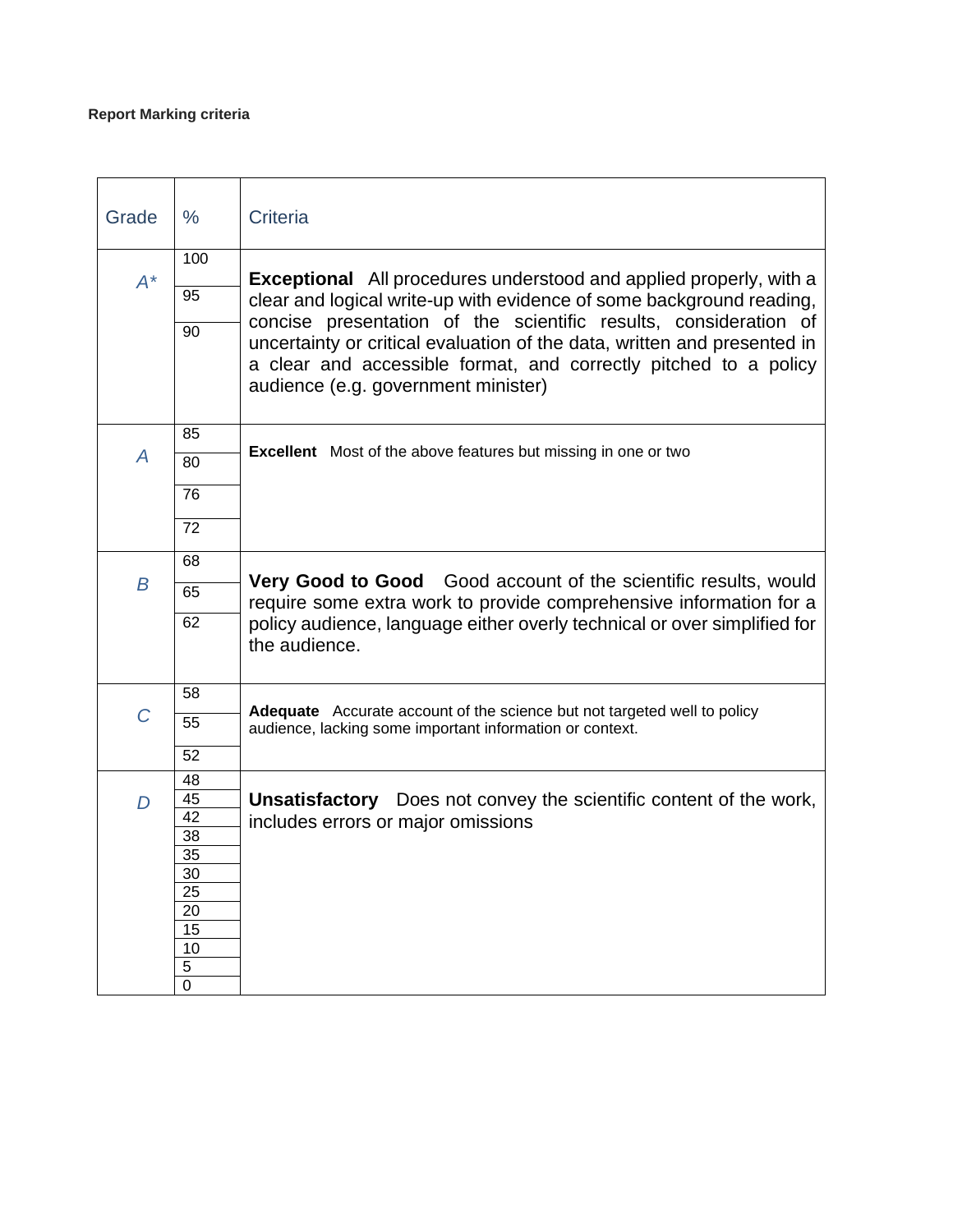#### **Presentation Marking Criteria**

| <b>Literal</b><br>Grade | Percentage<br>Grade | <b>Criteria</b>                                                                                                                                                                                                                                                                                                                                                                                                                                                                                                                       |
|-------------------------|---------------------|---------------------------------------------------------------------------------------------------------------------------------------------------------------------------------------------------------------------------------------------------------------------------------------------------------------------------------------------------------------------------------------------------------------------------------------------------------------------------------------------------------------------------------------|
| $A^*$                   | 85-100              | <b>Exceptional.</b><br>Presentation demonstrates: (I) complete understanding of the material to<br>be presented showing high critical or analytical ability** as relevant, (ii)<br>clear and logical organisation of the material, (iii) excellent use of<br>appropriate resources and teaching aids, $(iv)$ preparatory work including<br>substantial background reading, and (v) ability to instruct with clarity of<br>exposition and productive engagement with the audience resulting in a<br>very positive learning experience. |
| A+<br>Α<br>А-           | 80<br>76<br>72      | <b>Distinction</b><br>A very well presented exposition of the subject, showing all the above<br>features, but not fully achieving one of them.                                                                                                                                                                                                                                                                                                                                                                                        |
| B+<br>В<br>B-           | 68<br>65<br>62      | <b>Merit</b><br>Presentation has the following features, but without fully achieving one of<br>them: (i) shows a clear understanding of the material with an accurate<br>account that demonstrates good critical or analytical ability**, (ii) good use<br>of resources, (iii) evidence of appropriate background reading, and (iv)<br>succeeds in delivering all the relevant material clearly to the audience so<br>that they appreciate its significance.                                                                          |
| $C + C$<br>$C - C$      | 58<br>55<br>52      | Pass<br>Presentation: ( $i$ ) shows a solid grasp of the material, ( $ii$ ) gives a mainly<br>accurate account of most of the relevant material, (iii) shows evidence of<br>some background reading , and (iv) successfully delivers most of the<br>material to the audience in a way that they can understand it, but does not<br>go beyond that.                                                                                                                                                                                    |
| D+<br>D<br>D-           | 48<br>45<br>42      | Unsatisfactory / fail.<br>Presentation: (i) shows only a basic grasp of the material (ii) shows<br>evidence of little background reading or preparation, (iii) delivers most of<br>the material accurately but makes errors or omissions resulting in a poor<br>learning experience for the audience.                                                                                                                                                                                                                                 |
| F                       | 40                  | <b>Very unsatisfactiory</b><br>Presentation: (i) shows that the material has not been understood, (ii)<br>shows no evidence for background reading or preparation, and (iii)<br>presents the material inaccurately and does not increase the audience's<br>understanding.                                                                                                                                                                                                                                                             |
|                         | 25<br>10            | Presentation: $(i)$ is too inaccurate, too irrelevant, or too brief to indicate<br>more than a vague understanding of the material, and (ii) only succeeds in<br>misinforming and confusing the audience.                                                                                                                                                                                                                                                                                                                             |
|                         | 0                   | Presentation includes very little that is correct and relevant.<br>Failure to make a presentation at all.                                                                                                                                                                                                                                                                                                                                                                                                                             |

\*\* *Analytical* = assessing a hypothesis or statement by breaking it down into its elements and examining their inter-relationships and contribution to the whole; cf. *Critical*= judging a hypothesis or conclusion by examining the validity of the evidence adduced for it.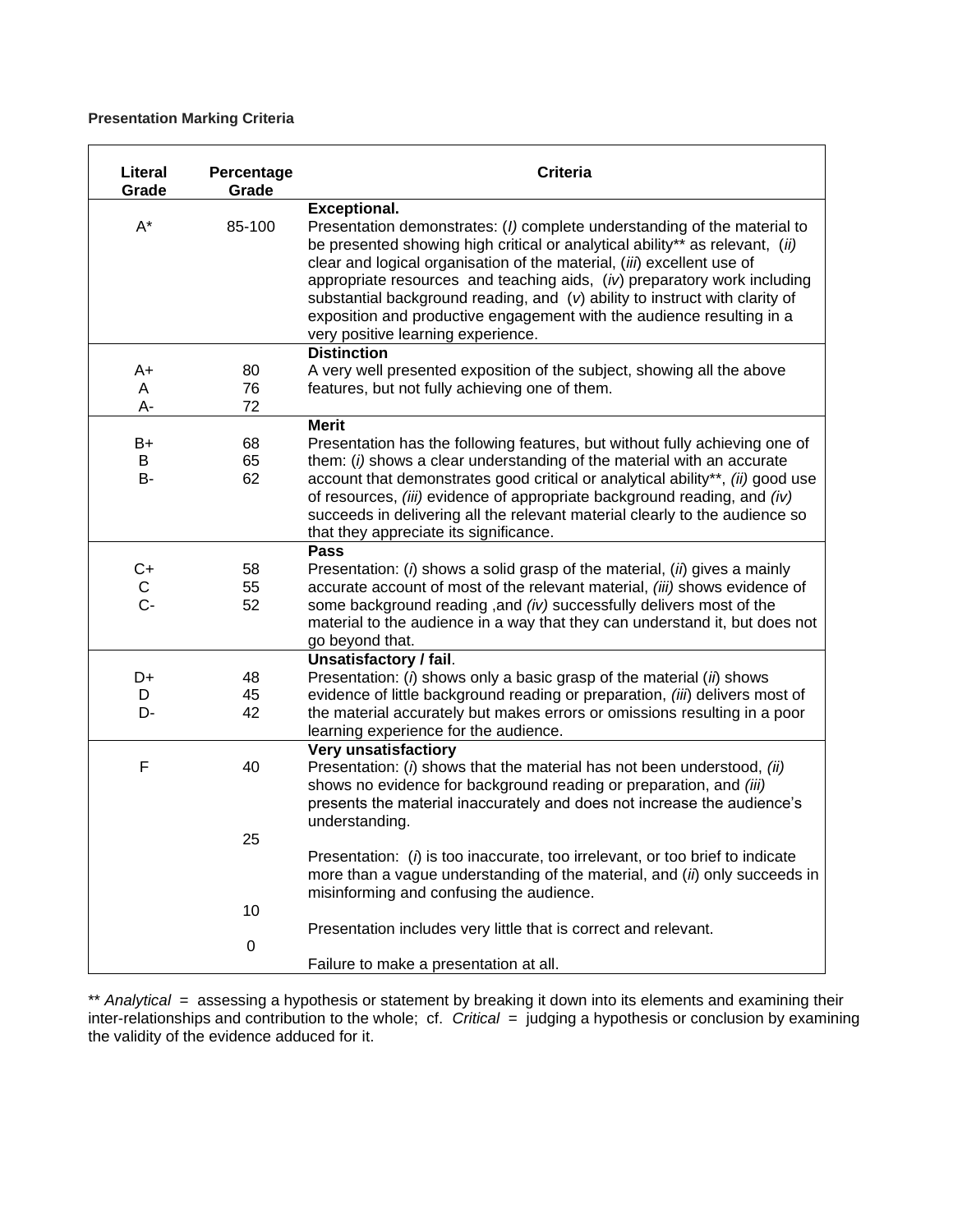| <b>POST Note report: marking form</b><br>Student's name, and title of article                                                                                                                                                                                                                                                                      |                                    | Plagiarism is the use of someone else's work<br>without proper acknowledgement, presenting it<br>as your own. Any plagiarism discovered in this<br>work will result in a penalty, varying from<br>deduction of marks to more serious disciplinary<br>action, according to the severity of the offence.<br>By attaching this form to your work, you<br>are declaring that this work is free from<br>plagiarism as defined by the college policy:<br>http://www.imperial.ac.uk/registry/exams/examoffences |
|----------------------------------------------------------------------------------------------------------------------------------------------------------------------------------------------------------------------------------------------------------------------------------------------------------------------------------------------------|------------------------------------|----------------------------------------------------------------------------------------------------------------------------------------------------------------------------------------------------------------------------------------------------------------------------------------------------------------------------------------------------------------------------------------------------------------------------------------------------------------------------------------------------------|
| <b>Marker</b>                                                                                                                                                                                                                                                                                                                                      |                                    |                                                                                                                                                                                                                                                                                                                                                                                                                                                                                                          |
| How did this POST note meet the criteria for the grade it has been given?<br>Which criteria were met? Accurate? Pitched appropriately to a policy maker audience?<br>Avoids excessive jargon or oversimplification? etc.<br>How might this POST Note have gained a higher grade?<br>How might some of the criteria that weren't met have been met? |                                    |                                                                                                                                                                                                                                                                                                                                                                                                                                                                                                          |
| First mark &<br>marker's initials                                                                                                                                                                                                                                                                                                                  | Second mark &<br>marker's initials | <b>Agreed mark</b>                                                                                                                                                                                                                                                                                                                                                                                                                                                                                       |
| <b>Explanation of agreed mark</b>                                                                                                                                                                                                                                                                                                                  |                                    |                                                                                                                                                                                                                                                                                                                                                                                                                                                                                                          |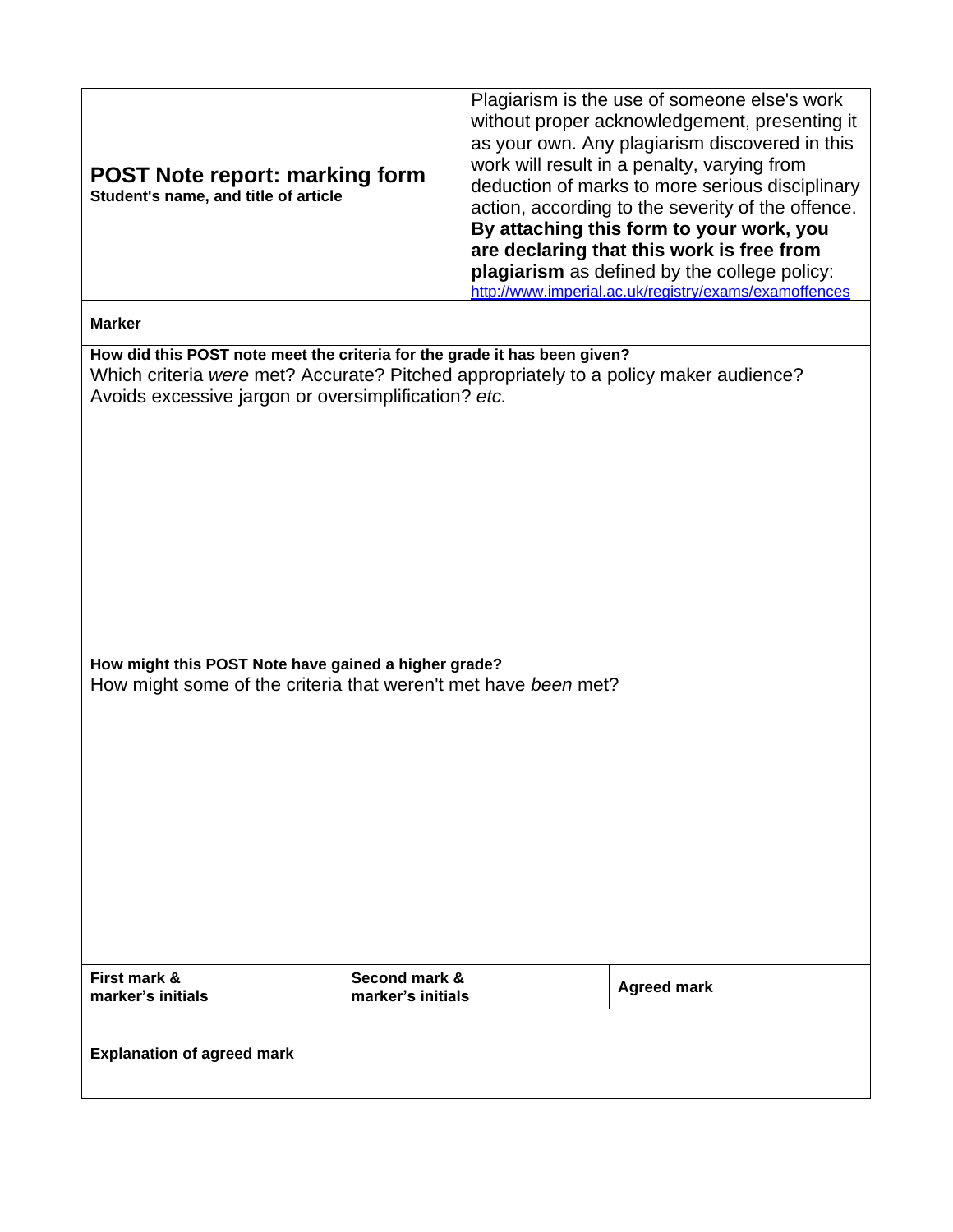# **POST Note presentation: marking form**

**Student's Name \_\_\_\_\_\_\_\_\_\_\_\_\_\_\_\_\_\_\_\_\_\_\_\_\_\_\_\_\_\_\_\_\_\_\_**

**Course Title \_\_\_\_\_\_\_\_\_\_\_\_\_\_\_\_\_\_\_\_\_\_\_\_\_\_\_\_\_\_\_\_\_\_\_\_\_**

**Assignment Title \_\_\_\_\_\_\_\_\_\_\_\_\_\_\_\_\_\_\_\_\_\_\_\_\_\_\_\_\_\_\_\_\_\_**

| <b>Planning and Preparation</b>   |   |   |              |   |   |                             |
|-----------------------------------|---|---|--------------|---|---|-----------------------------|
| Evidence of plenty of research    |   |   |              |   |   |                             |
| and careful preparation of        | A | B | $\mathsf{C}$ | D | E | Disorganised and confused   |
| material<br><b>Subject Matter</b> |   |   |              |   |   |                             |
| Content is relevant, accurate,    |   |   |              |   |   | Anecdotal, fails to address |
| based on sound evidence and       | A | B | $\mathsf C$  | D | E | the topic, poorly pitched   |
| well-pitched                      |   |   |              |   |   |                             |
| Voice and Body Language           |   |   |              |   |   |                             |
| Clear speaking voice, relaxed     | A | B | $\mathsf C$  | D | E | Couldn't hear voice, tense, |
| posture                           |   |   |              |   |   | bad posture                 |
| <b>Presentation</b>               |   |   |              |   |   |                             |
| Good use of Powerpoint and/or     |   |   |              |   |   | No Powerpoint or other      |
| other audio/visual aids. Spoke    | A | B | $\mathsf C$  | D | E | props; Read from notes.     |
| to audience.                      |   |   |              |   |   |                             |
| <b>Overall Comments:</b>          |   |   |              |   |   |                             |
|                                   |   |   |              |   |   |                             |
|                                   |   |   |              |   |   |                             |
|                                   |   |   |              |   |   |                             |
|                                   |   |   |              |   |   |                             |
|                                   |   |   |              |   |   |                             |
|                                   |   |   |              |   |   |                             |
|                                   |   |   |              |   |   |                             |
|                                   |   |   |              |   |   |                             |
|                                   |   |   |              |   |   |                             |
|                                   |   |   |              |   |   |                             |
|                                   |   |   |              |   |   |                             |
|                                   |   |   |              |   |   |                             |
|                                   |   |   |              |   |   |                             |

**Provisional grade \_\_\_\_\_\_\_\_\_\_\_\_\_\_\_\_\_\_\_\_\_\_\_\_\_\_\_\_\_\_\_\_\_\_\_**

**Signed \_\_\_\_\_\_\_\_\_\_\_\_\_\_\_\_\_\_\_\_\_\_\_\_\_\_\_\_\_\_\_\_\_\_\_**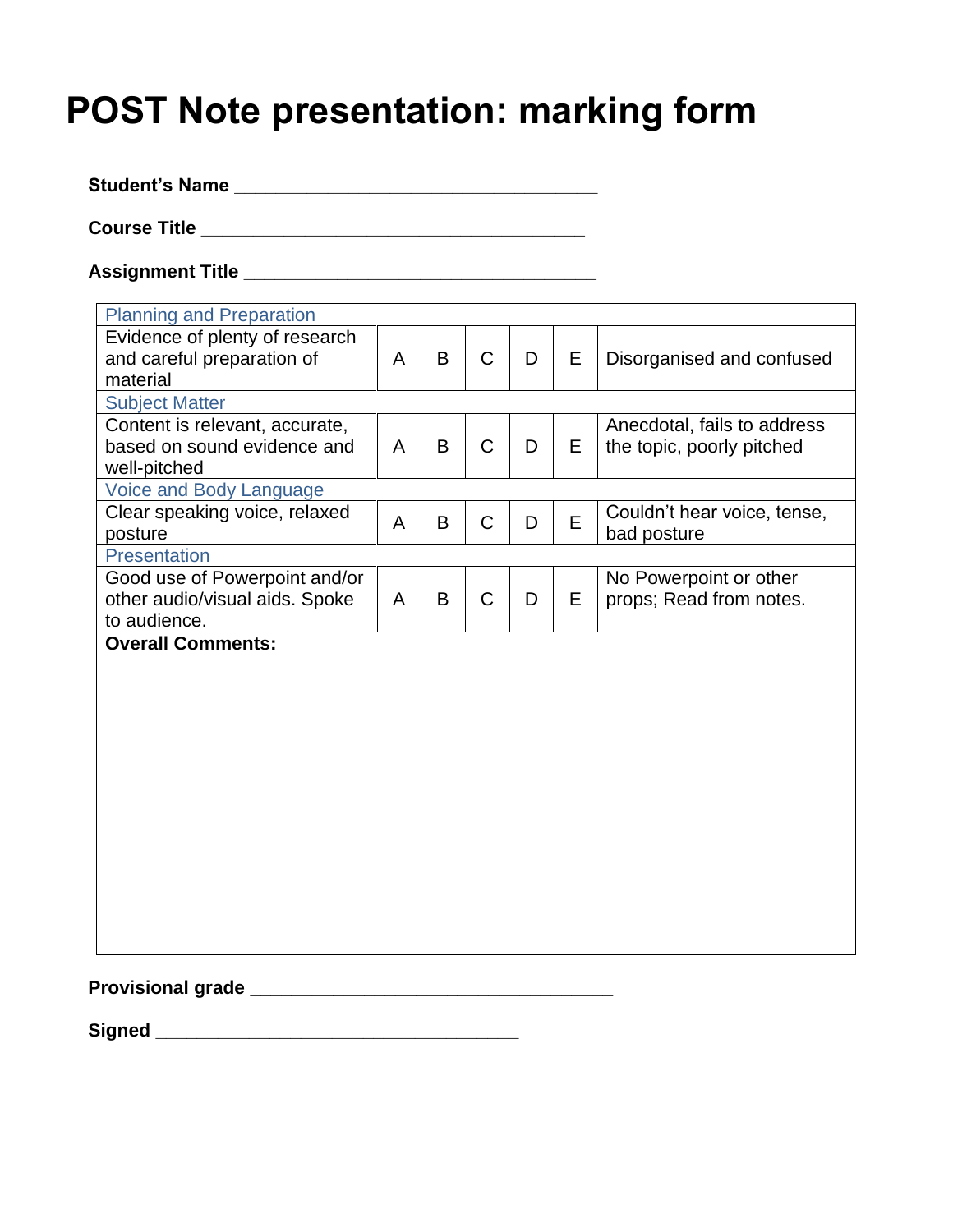#### **MRes Ecosystems and Environmental Change Coursework Science Communication Assessment Instructions and Guidelines**

Write a short piece for a general but scientifically interested audience. The choice of topic is open – it could related to project choices you are considering but can also be on any other recent scientific finding or analysis that interests you.

- The piece should be 500 words long (double spaced), and we expect that it will:
- Have a catchy title and first paragraph that makes readers want to read on
- Be engaging
- Be, broadly speaking, appropriate in content, style and structure for a feature in a magazine such as New Scientist or Scientific American (though rather shorter than many features)
- Include at least one but no more than two relevant images or diagrams. These could be your own images or diagrams or appropriately credited image from another source.

In support of this, we recommend that you carry out the following before you begin to write:

- Read several articles in New Scientist, Scientific American, etc., with a critical eye, to give yourself a sense of what you are aiming for
- Read a couple of contrasting pieces of science writing (blogs; full length books) and compare the style
- Read the Introduction to the Economist Style Guide which is entertaining as well as useful: [https://cdn.static-economist.com/sites/default/files/store/Style\\_Guide\\_2015.pdf](https://cdn.static-economist.com/sites/default/files/store/Style_Guide_2015.pdf)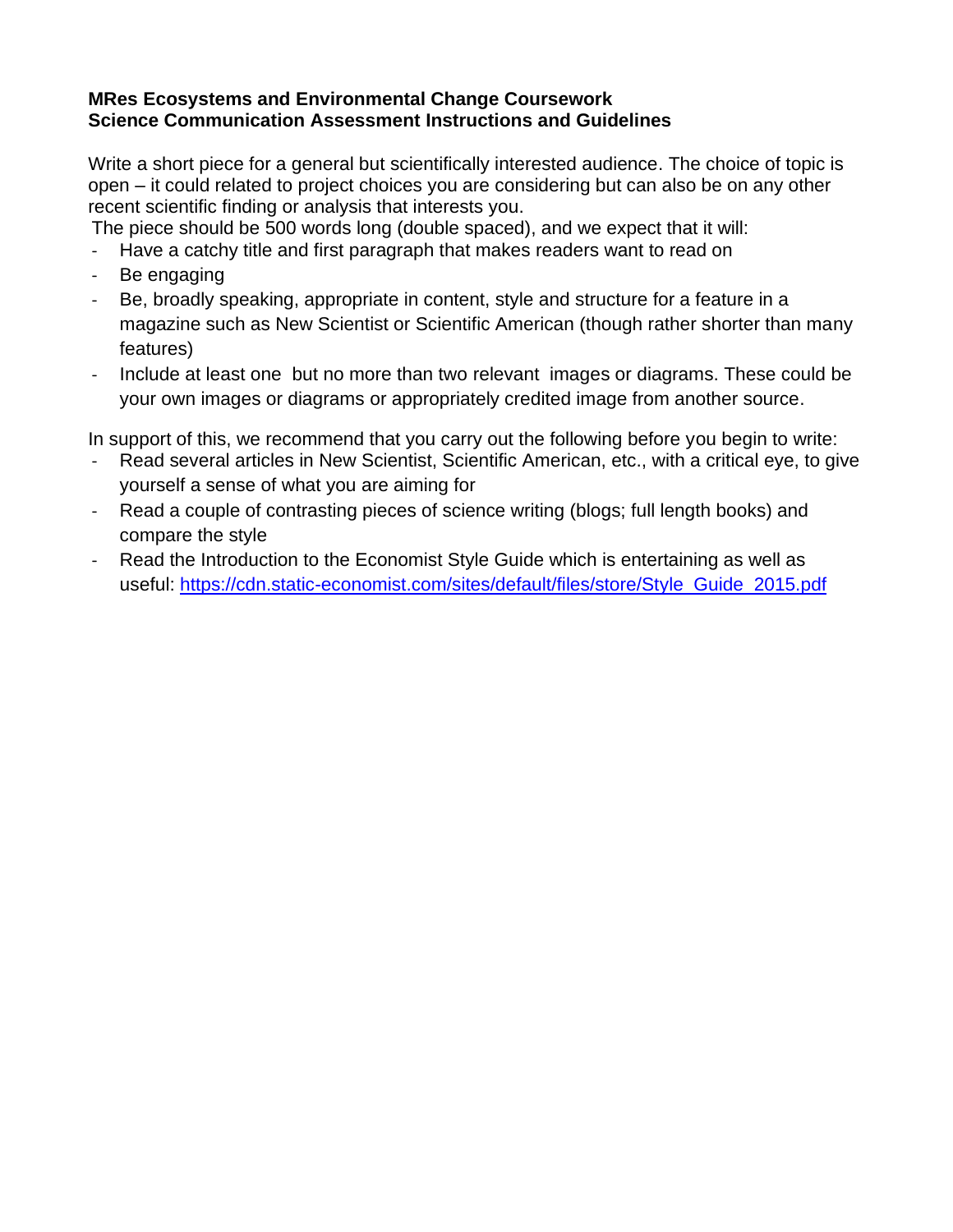#### Science Communication assessment criteria

| <b>Class</b>      | $\%$        | Criteria                                                                                                                |
|-------------------|-------------|-------------------------------------------------------------------------------------------------------------------------|
| $\overline{1}$ st | 100         | The article is audience-appropriate and gives a masterful                                                               |
|                   | 95          | synopsis of the topic, showing total command of the most                                                                |
|                   | 90          | salient concepts and facts to be put across and is written in clear,                                                    |
|                   | 85          | engaging prose.                                                                                                         |
|                   |             |                                                                                                                         |
|                   | 80          | The article meets all the requirements describe above but shows                                                         |
|                   | 76          | very minor deficiencies in one aspect.                                                                                  |
| 2A                | 72          |                                                                                                                         |
|                   | 68<br>65    | The article gives a well-organised and audience-appropriate<br>synopsis of the topic. It demonstrates a mostly accurate |
|                   | 62          | account of the most salient concepts and facts to be put across                                                         |
|                   |             | and is written in clear prose. It lacks significant errors of                                                           |
|                   |             | understanding.                                                                                                          |
| 2B                | 58          | The article delivers a largely accurate synopsis of the topic or,                                                       |
|                   | 55          | while accurate, is written in a style that is not completely suited to                                                  |
|                   | 52          | the target audience, or is marred by defective organisation,                                                            |
|                   |             | omissions or errors that indicate a lack of clear understanding of                                                      |
|                   |             | the purpose of the lay summary.                                                                                         |
| 3 <sup>rd</sup>   | 48          | The article is not audience-appropriate in style or is poorly                                                           |
|                   | 45          | organised or fails to highlight the salient concepts and facts of the                                                   |
|                   | 42          | topic.                                                                                                                  |
| Fail              | 38          |                                                                                                                         |
|                   | 35          | The article is not audience-appropriate and fails to include the                                                        |
|                   | 30          | salient points of the topic. It lacks clarity and is marred by major                                                    |
|                   |             | errors, brevity, and/or irrelevance.                                                                                    |
|                   | 25          | The article is too inaccurate, irrelevant, or brief to indicate more                                                    |
|                   | 20          | than a vague understanding of the topic or of the audience.                                                             |
|                   | 15          | The article presents less than three relevant sentences and is                                                          |
|                   | 10          | too inaccurate, irrelevant, or brief to indicate more than a vague                                                      |
|                   | 5           | understanding of the topic or of the audience.                                                                          |
|                   | $\mathbf 0$ | The article contains nothing that is both correct and relevant to                                                       |
|                   |             | the topic. Also, the mark given where the work presented is                                                             |
|                   |             | discovered not to be that of the candidate (plagiarised).                                                               |